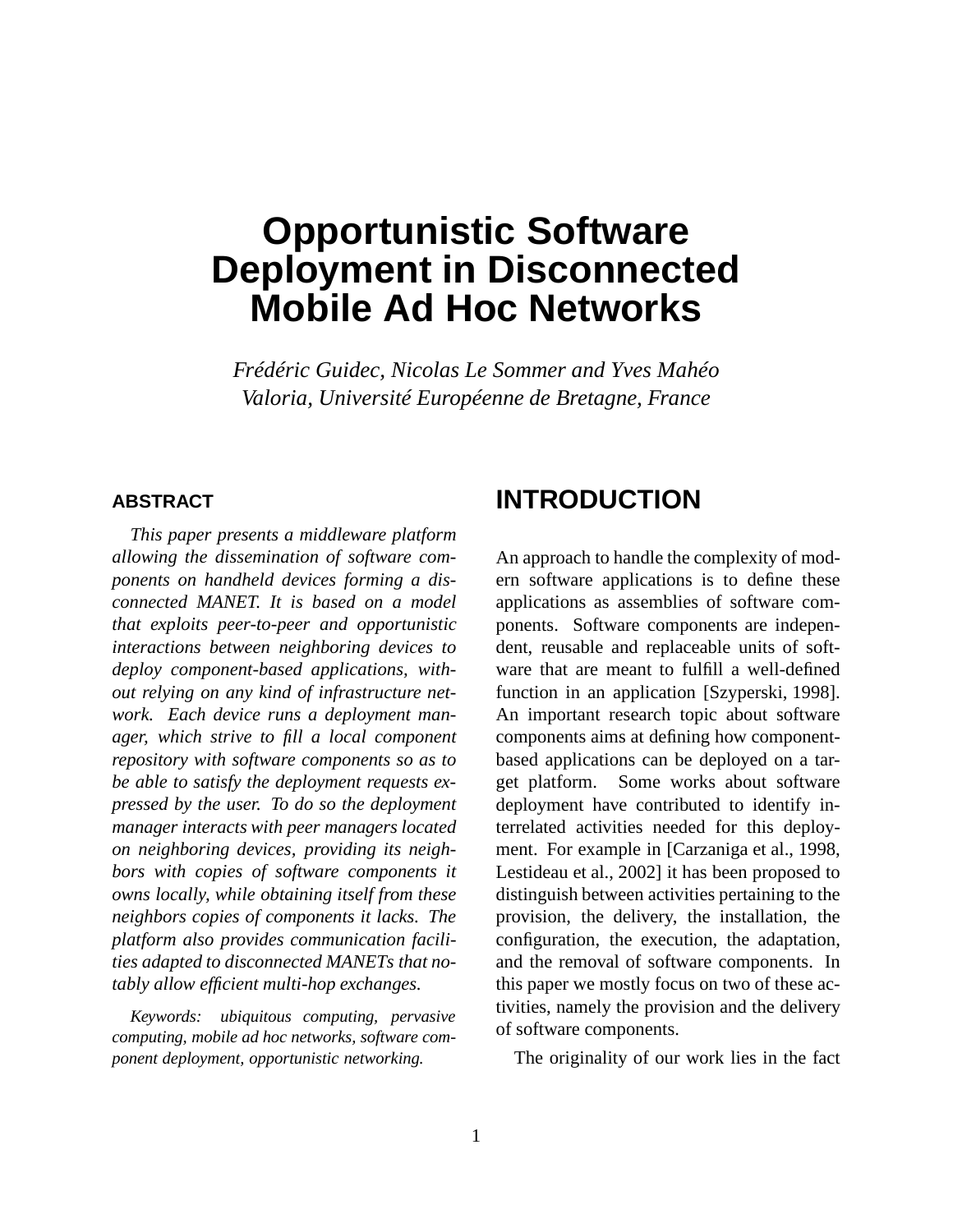that the target platforms we consider for component deployment are disconnected mobile ad hoc networks composed of lightweight mobile devices capable of wireless ad hoc communication (e.g., laptops, netbooks, mobile Internet devices, smartphones). A mobile ad hoc network (MANET) is a network that can appear and evolve spontaneously as mobile devices themselves appear, move and disappear<br>dynamically [Perkins, 2001]. Traditionally. dynamically [Perkins, 2001]. MANETs are considered connected, allowing a device to communicate with any other in the network temporaneously, thanks to routing by the other devices. However, in many realistic conditions, for example when devices are distributed sparsely or irregularly, a MANET can become disconnected, and get fragmented into communication islands.

For the users of laptops and handheld devices, the prospect of deploying software applications on these devices as and when needed obviously appears as an attractive one, no matter if these devices communicate in infrastructure or in ad hoc mode. Yet, the specificities of MANETs, and especially those of disconnected MANETs, lead us to reconsider the software deployment problem in this particular context.

In this paper we describe a model for software component deployment on disconnected MANETs, as well as a platform that implements this model. The paper is organized as follows. We first motivate our work by showing how infrastructure-based networks and disconnected MANETs constitute radically different environments as far as the problem of software deployment is concerned. We then present the main characteristics of a platform we designed, which provides a specific communication support for disconnected

MANETs and a protocol for software deployment in such networks. Finally, the results we obtained by running our middleware platform on a mobile ad hoc network simulator are presented before discussing about related works and concluding the paper.

### **RATIONALE**

In this section we show that deploying software components in an ad hoc network raises issues that usually do not appear in infrastructure networks. As a reminder, we first describe how software component provision and delivery are usually performed in an infrastructurebased environment. We then show that a disconnected MANET presents additional constraints that need to be addressed specifically.

### **Software deployment in an infrastructure network**

In an infrastructure network, some stable hosts can be in charge of storing components in socalled *component repositories*, and of implementing server programs capable of delivering these components on demand. Other hosts in the network can then behave as simple clients with respect to these servers. Whenever the owner –or the administrator– of one of the client hosts initiates the deployment of a new component-based software application on this device, the problem mostly comes down to locating at least one of the servers capable of providing the components required by this application, and downloading these components so they can be installed locally. A component may actually be provided by several servers, for example in order to balance the workload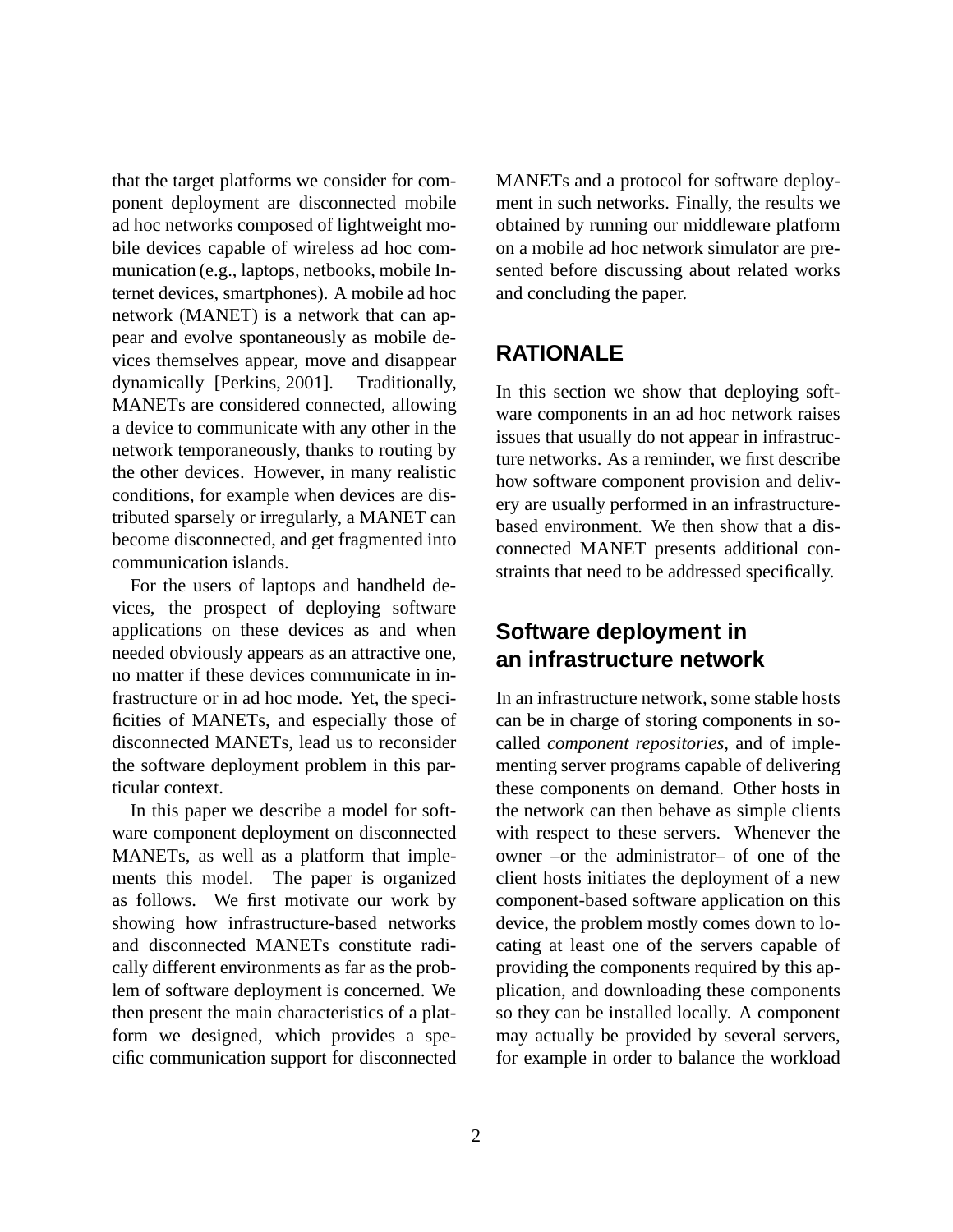

Figure 1: Illustration of a disconnected MANET

in the network, or to allow fault tolerance. In any case, once a client has identified a server that can provide a component, obtaining this component simply requires its download from the server to the client. Note that in such a context the deployment of a component on a given host can usually be considered as a "real time" operation: once a user has ordered the deployment middleware to locate and download a component, this operation can usually be performed immediately.

In the remainder of this section, we show that deploying components in an ad hoc environment can in contrast require a more lengthy process, which requires some middleware capable of enforcing a deployment strategy in the background on behalf of the user.

### **Disconnected mobile ad hoc networks**

A MANET is formed spontaneously by a number of mobile devices communicating through radio interfaces (such as Bluetooth or Wi-Fi

interfaces), without relying on any infrastructure. The devices in such a network are usually highly mobile and volatile. Device mobility results from the fact that each device is carried by a user, and users themselves move quite a lot. Device volatility is the consequence of the fact that, since the devices usually have a limited power-budget, they are frequently switched on and off by their owners.

A major characteristic of wireless ad hoc networks is that communication interfaces have a limited transmission range. Consequently any device can only communicate directly with neighboring devices. Multi-hop transmissions can be however obtained by implementing a dynamic routing algorithm on each device [Zhang, 2006, Pelusi et al., 2006]. Yet, most of the current dynamic routing algorithms cannot operate on many realistic networks that show a low density, a high volatility or a high mobility of nodes. These challenging networks are often called *disconnected* MANETs. Indeed, a disconnected MANET appears as a –possibly continuously changing–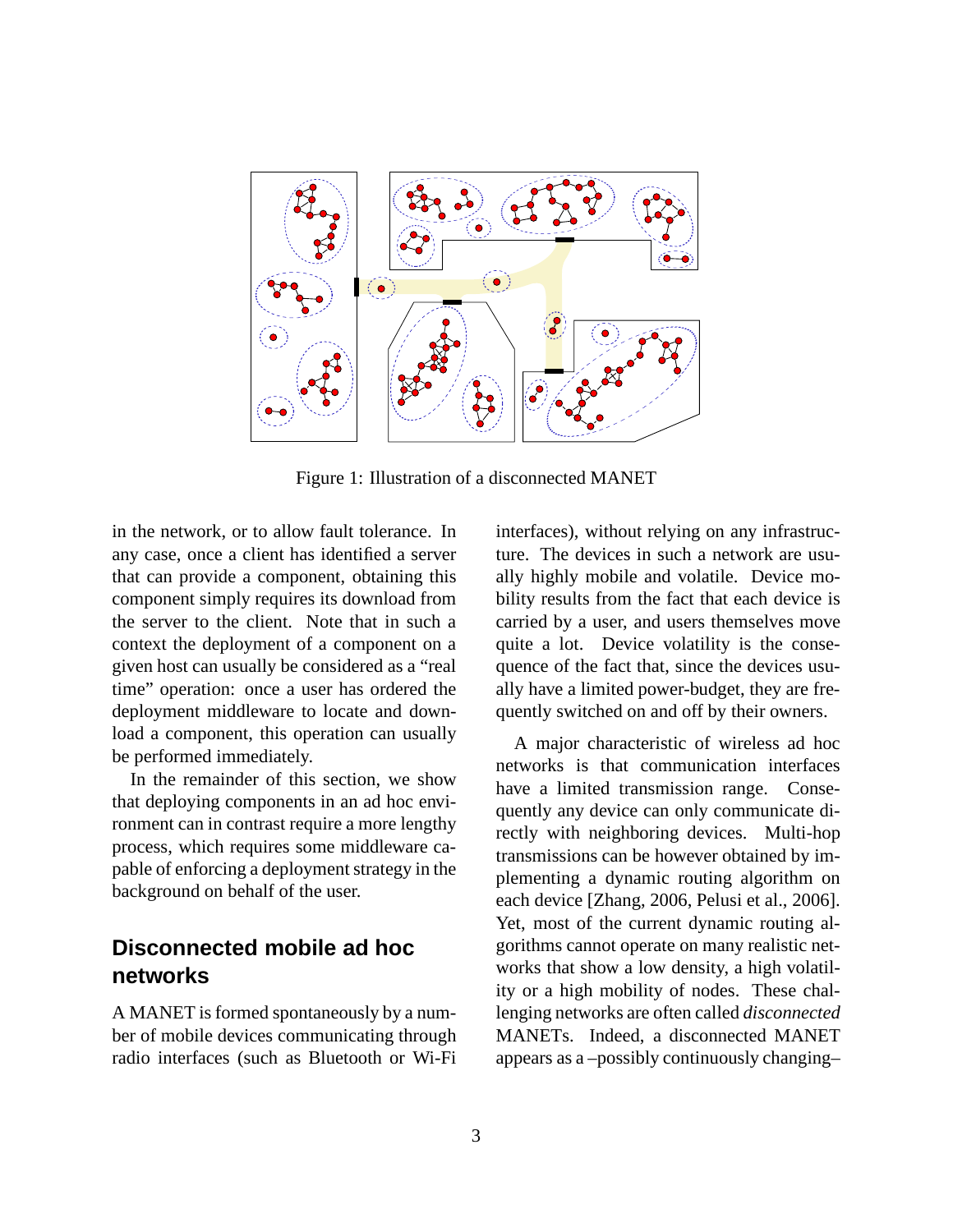collection of so-called "connectivity islands". Mobile devices that belong to the same island can communicate together, using either multihop or single-hop transmissions. However, no temporaneous transmission is possible between devices that belong to distinct islands.

Figure 1 depicts an example of a disconnected MANET in which some laptops and handheld devices with Wi-Fi interfaces, symbolized with dots, are scattered in four buildings. The users that hold these devices can move freely inside and between the buildings. An opportunity for two devices to communicate (meaning they are within radio range of each other) is represented by a vertex between the two corresponding dots. The figure also shows the communication islands resulting from the limited radio range of the devices' interfaces.

### **Software deployment in a disconnected mobile ad hoc network**

In a disconnected MANET, the traditional client-server deployment scheme is hardly applicable, for no device is stable and accessible enough to play the role of a server of components, maintaining a component repository and allowing client devices to access this repository whenever needed.

In the remainder of this paper, we present a model we propose in order to allow for these constraints. Basically, instead of being able to access a server whenever needed, each device must maintain a local component repository. A fully decentralized and opportunistic interaction model then makes it possible for a device to cooperate with its neighborhood, by allow-

ing its neighbors to obtain copies of the software components available on its local repository, while itself benefiting from a similar service offered by its neighbors.

Consider the example shown in Figure 2, and assume that the owner of device *A* wishes to install on this device an application that requires components *c1*, *c2* and *c3*. In our example, *A* can obtain components *c1* and *c2* from device *B*. But as devices *C* and *E* –that both own a copy of component *c3*– are currently unreachable, *A* cannot readily obtain a copy of component *c3* from any of these devices. Yet *A* could obtain component *c3* from device *C* if this device was switched on by its user. It could also obtain this component from device *E* if *A*'s user happened to walk towards *E*, or if *E*'s user happened to walk toward *A*. A roaming device such as *D* may even serve as a benevolent carrier between *E* and *A*, transporting component c3 –and possibly other components as well– between separate islands, and thus contributing to the dissemination of software components and applications all over the network.

This example shows that when the owner of a mobile device participating in a disconnected MANET requests the deployment of a component-based application on this device, there is no guarantee that this request can be satisfied immediately, as there is no guarantee that the components required for this deployment are accessible in the neighborhood. Yet, since the structure of an ad hoc network can change continuously and unpredictably, the fact that a given component cannot be obtained at a given time does not involve that this component will remain inaccessible in the future. There is thus a need for some deployment middleware capable of ensuring the collection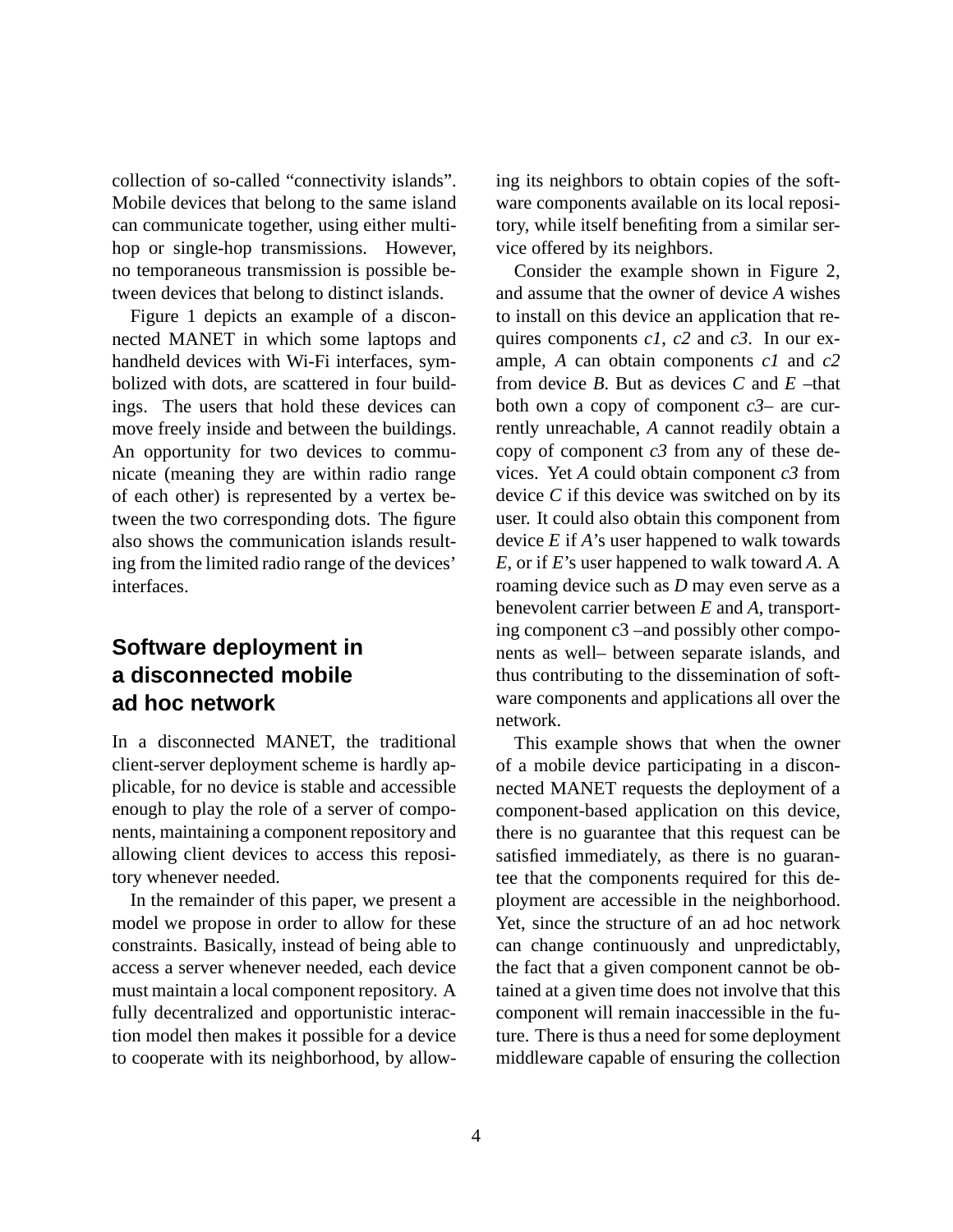

Figure 2: Illustration of software component deployment in a disconnected MANET

of missing components in the background in order to satisfy the user's needs.

# **DEPLOYMENT PLATFORM**

In this section, we present an overview of CODEWAN (*COmponent DEployment in Wireless Ad hoc Networks*), a platform we designed in order to support the deployment of component-based software applications on disconnected MANETs. CODEWAN implements a cooperative model, whereas neighboring devices interact opportunistically in order to discover and exchange software components. Each device implements a local component repository, and a deployment manager is responsible for maintaining this repository on behalf of the user. Any component stored in the repository can be used to assemble and start an application locally. Copies of this component can also be sent on demand to neighboring devices.

### **Architecture of the CODEWAN platform**

As shown in Figure 3, the platform is composed of three layers: an opportunistic communication layer, a component deployment layer, and an execution layer. The execution layer is meant to provide a framework for assembling and running componentbased applications. The CODEWAN platform is not strongly dependent on a specific execution framework, or on a particular component model. Actually the focus in this platform is put on the dissemination of software components rather than on the assembly and execution of component-based applications. The only condition is that components in the model considered can be transmitted and stored in packages, and that the execution framework can be adapted so as to take components from the local repository maintained by the platform's deployment manager. CODEWAN currently interfaces with the JAMUS execution framework [Le Sommer and Guidec, 2002], with JULIA (a framework that implements the Frac-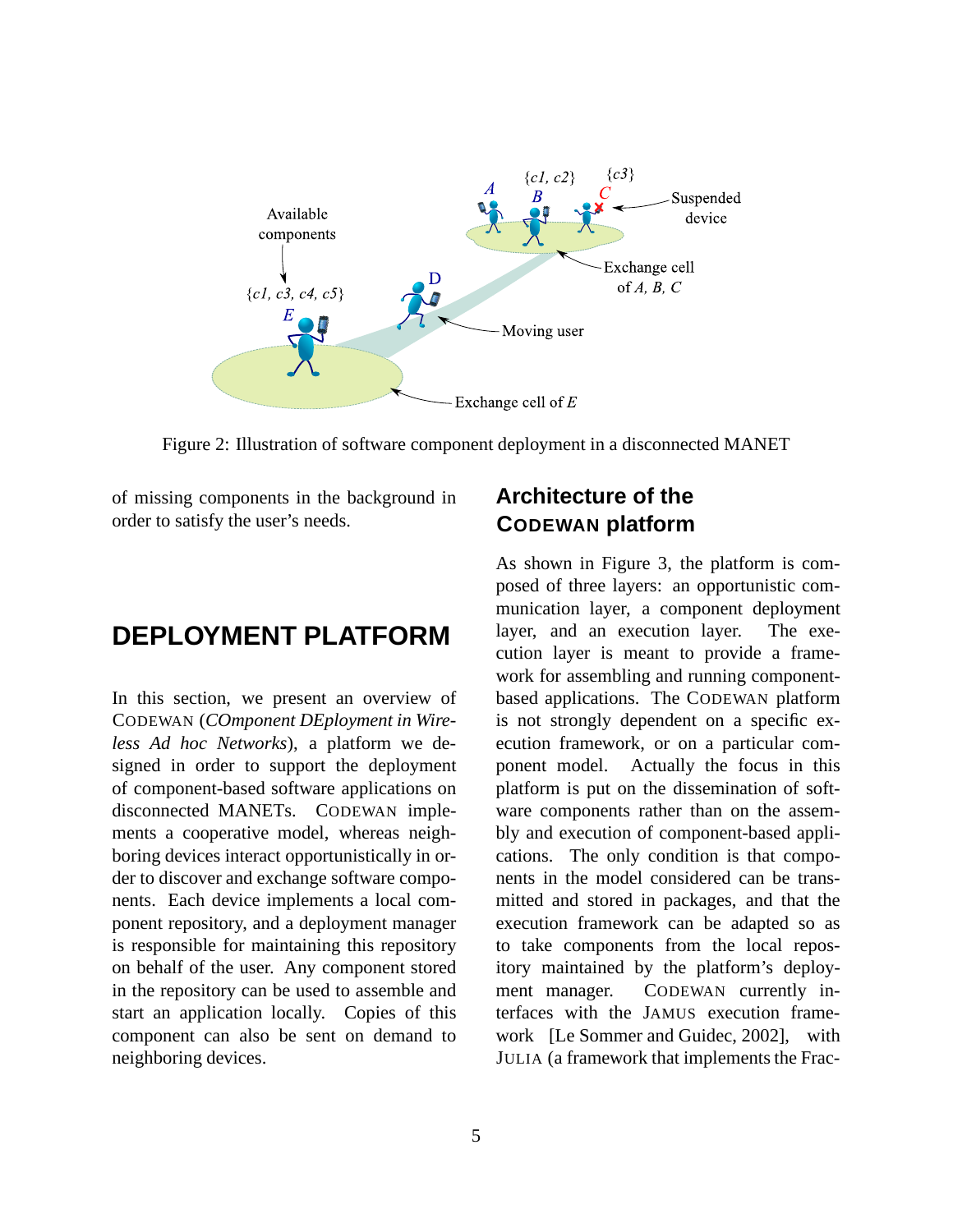tal component model [Bruneton et al., 2004]), with Cubik (a distributed component platform based on Fractal [Hoareau and Mahéo, 2008]), and with  $Felix<sup>1</sup>$  (a service-oriented framework for OSGi *bundle*s). It could also be easily interfaced with OSGi platforms implementing a secure deployment of bundles such as Secure-Felix [Parrend and Frénot, 2007] or J2ME platforms in order to deploy MIDlets on smartphones [Muchow, 2002].

### **Opportunistic communication layer**

The communication support in CODEWAN was designed to disseminate so-called *transfer documents* in a disconnected MANET. A transfer document combines a header that specifies the conditions required for disseminating the document in the network, and a payload. The header is expressed in XML. It indicates typically the document's source and destination, the expected propagation scope for this document, etc. The payload can be composed of application descriptors or software packages themselves.

The communication layer provides services for encapsulating transfer documents in UDP datagrams. Large documents can be fragmented and then transported in distinct, smaller transfer documents that each can fit in a single UDP datagram. The communication layer of course supports the re-assembly of such fragments after they have been received from the network.

The communication layer supports both unicast and broadcast transmissions. Radiobased transmissions are of course only pos-

sible between direct neighbors (that is, mobile devices that are within radio transmission range of each other), but in order to allow each mobile device to interact with a larger set of neighbors the communication layer also implements temporaneous multihop forwarding algorithms. Experiments we conducted previously show that these algorithms significantly improve the efficiency of information dissemination in disconnected MANETS [Haillot and Guidec, 2008]. Thus, a device can either broadcast a message that will reach all devices in its *k*-neighborhood (that is, all devices that are accessible with up to *k* successive transmission hops), or send a message in unicast mode to any device in this *k*-neighborhood. The maximum value for *k* is a parameter in the platform configuration.

Remember however that since the ad hoc network we consider is fragmented in a number of connectivity islands, there is very little chance that a device can ever send a message to all other devices in the network using only temporaneous multi-hop forwarding. In the best case, a message sent by a device can only reach hosts that belongs to the island it itselfs belongs to. Supporting temporaneous multi-hop forwarding between mobile devices is therefore not sufficient in the kind of network we consider. It does not prevent all mobile devices from storing packages and descriptors in their local repository, so they can bridge the gap between different islands by carrying these elements while moving in the network.

#### **Broadcast message forwarding**

Multi-hop broadcasting in a MANET is known to be a bandwidth-consuming ac-

<sup>1</sup>http://felix.apache.org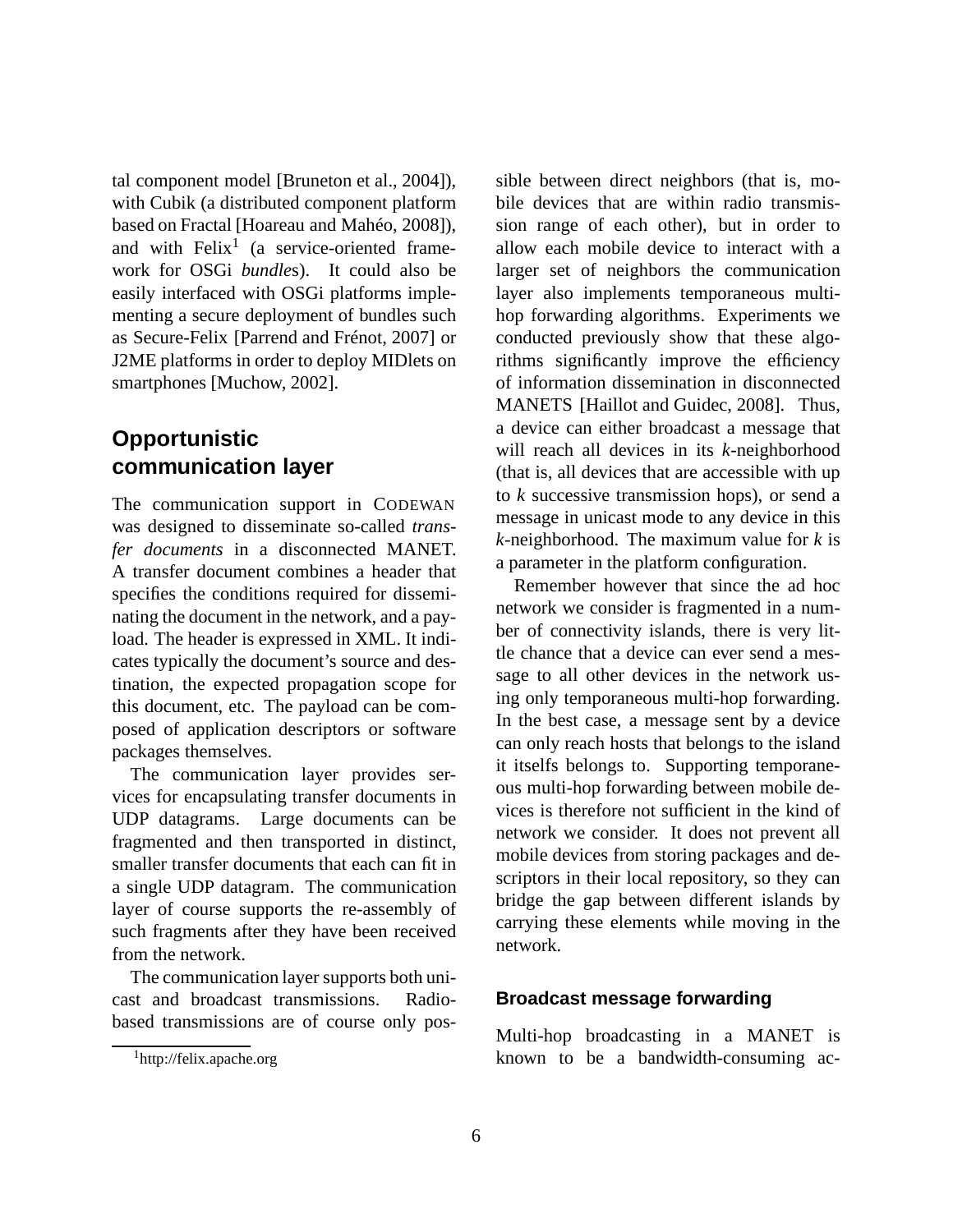

Figure 3: Architecture of the CODEWAN platform

tivity, which can occasionally lead to the so-called "broadcast storm" problem. In order to limit the overhead due to message broadcasting, we implemented a mechanism that is inspired from that used in the Optimized Link State Routing (OLSR) protocol for diffusing link-level information in the network [Clausen and Jacquet, 2003, Qayyum et al., 2002]. Basically, each node regularly selects a subset of its direct neighbors as multi-point relays (MPR), and it then relies exclusively on these MPRs for forwarding broadcast messages beyond its own radio range.The scope of a broadcast can be controlled by specifying how many hops a message is allowed to perform while being relayed by MPRs. Figure 4-a shows an example, where host *A* broadcasts a message. In this example the message is allowed to propagate up to its 3-hop neighbors, but not further.

The algorithm used by each host to construct its MPR set is not detailed in this paper for the sake of brevity. Indeed we use the same algorithm as that described in [Qayyum et al., 2002]. Basically, each host

must periodically broadcast a control message in order to inform its direct (one-hop) neighbors about its presence in the network, while informing these neighbors about its own current vision of its neighborhood. By receiving such control messages, each host can identify its one-hop and two-hop neighbors, and use this information to calculate its MPR set. With the approach described in [Qayyum et al., 2002], specific control messages are broadcast periodically, that contain the information needed for calculating MPR sets. In our implementation, this information is piggy-backed in the announcements the deployment layer of the CODEWAN platform must also broadcast periodically. Thus the calculation of MPR sets does not imply sending any additional message in the network: both kinds of control information (required by both layers of the protocol) are broadcast together in the network.

#### **Unicast message forwarding**

In CODEWAN, unicast messages serve as replies to announcements diffused by compo-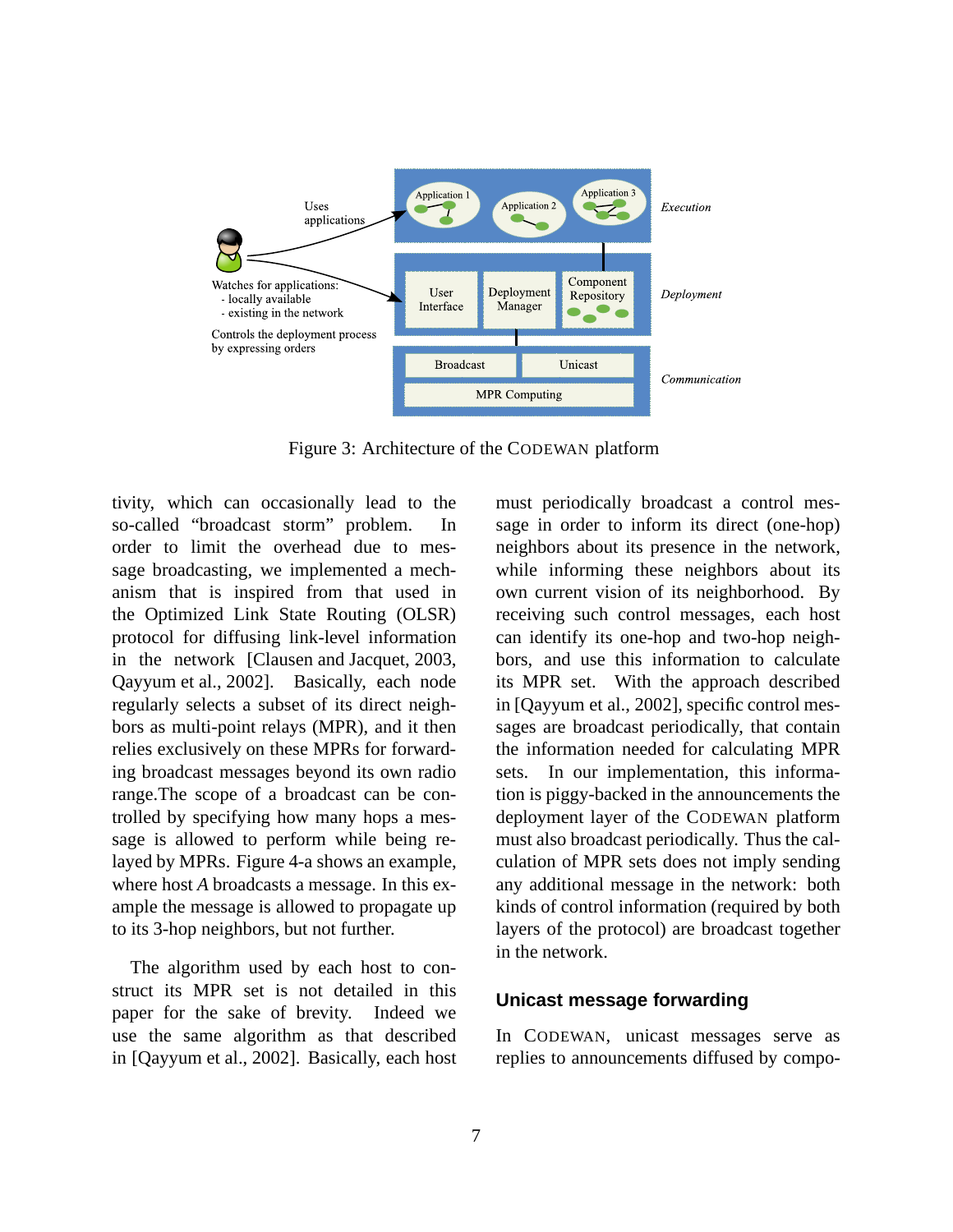

(a) Host  $A$  broadcast a message up to its 3-hop neighbors (via multi-point relays)



(b) Hosts  $B$ ,  $O$  and  $Q$  send unicast messages to host  $A$ (using source routing as a forwarding mode)

Figure 4: Illustration of the two kinds of temporaneous message forwarding supported

nent owners. Unicast messages must thus be forwarded towards the sender of a broadcast message. Source-routing is used as a means to perform this forwarding. Each broadcast message that propagates in the network encapsulates a history of the hosts by which it has been forwarded so far. Thus, whenever the receiver of a broadcast message decides to reply to this message, the path for sending this reply to its source is simply deduced from the path the former broadcast message has followed before reaching the receiver. Note that, in order to be effective, this approach requires that when a host decides to reply to a broadcast message, this reply is sent immediately after the broadcast message has been received. In such conditions, the path the broadcast message has followed downwards to reach the receiver is still valid in the network, so it can be followed upwards to the sender of the broadcast message.

Consider again the example shown in Fig. 4 a, and assume that hosts *B*, *Q*, and *O* decide to reply to the message broadcast by *A*. Figure 4-b shows how their replies can propagate upwards along the path the broadcast message has just followed downwards, each reply containing a specification of the path it must follow before reaching host *A*.

### **Overview of the component deployment layer**

In the remainder of this paper we focus on the description of the central layer of the platform. The deployment manager is implemented in this layer, together with the component repository this manager is in charge of maintaining. The repository is a place where software components can be stored locally on a mobile device. Components stored in this repository are thus readily available for the execution framework that constitutes the upper layer of the platform. The deployment manager takes orders from the user, and interacts with peer managers that reside on neighboring devices in order to fill the local repository with components required by the user, while providing its peers with components they need in order to satisfy their own users.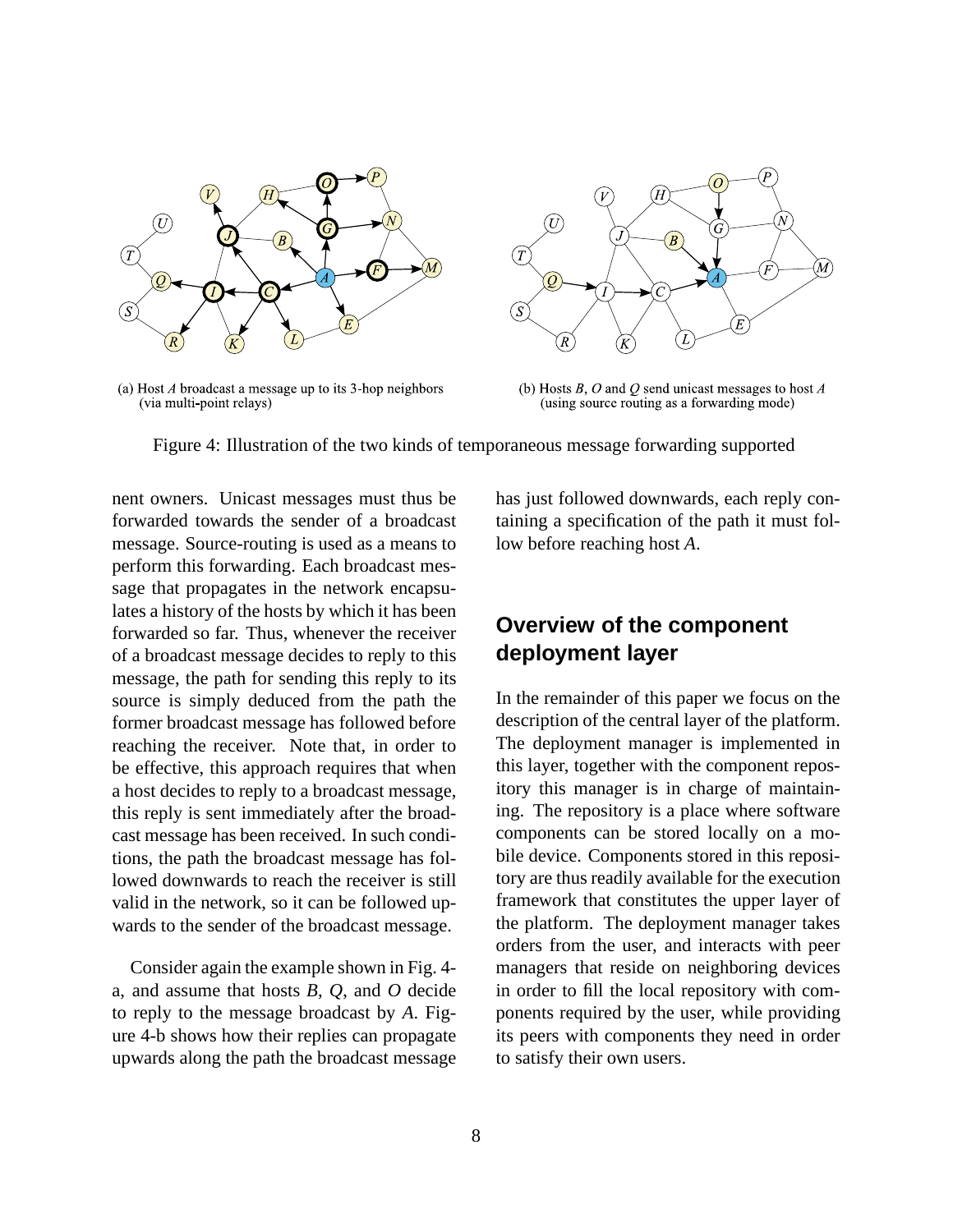

Figure 5: Screenshot of the graphical interface of the deployment manager (running on an iPaq)

### **User interface**

The deployment manager implements an interface that provides the user with a view of all the applications it is aware of. Using this interface the user can observe the status of each application. At any time a given application is either:

- *installed locally* (meaning that this application is either already running in the local execution framework, or ready to be loaded and started in this framework);
- *installable* (meaning that all the components required for running this application are available in the local repository, so the application could be installed immediately if the user requested it);
- *not installable yet* (meaning that some of the components required by this application are not present in the local repository).

Besides observing the status of each application, the user can modify this status, requesting for example that an application be started (which requires that this application be already

installed locally), or that an application be uninstalled (and all its components removed from the repository). Additionally the user can initiate the deployment of an application, thus instructing the deployment manager to try to obtain any missing component for this application from neighboring devices.

CODEWAN implements a basic interface that runs in console mode. Additionally, a number of graphical interfaces have been designed in order to facilitate the interaction between the user and the deployment manager running on a mobile device. For example Figure 5 shows an interface that was designed for personal digital assistants. Note that, as a general rule, the user is only presented a view of the applications the deployment manager is aware of. The deployment manager could actually provide the user with more detailed information, for example by showing the status of any basic component that resides in the local repository. Yet we expect that in most circumstances a user should find it more convenient to consider only the status of full-featured applications, thus letting the deployment manager deal with petty details such as component retrieval and storage.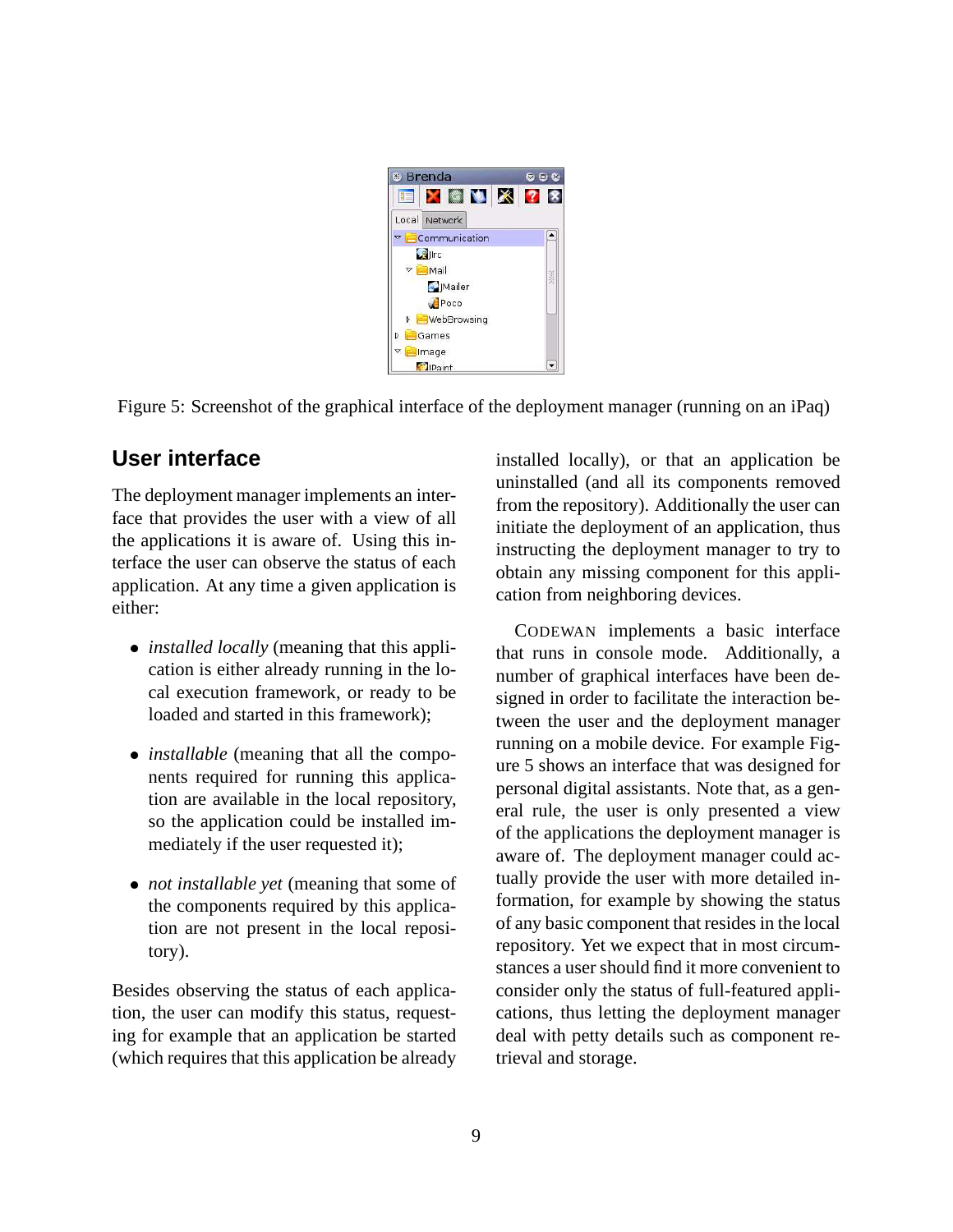### **Software components, applications and packages**

The deployment of component-based applications implies that components be transmitted in the network, and stored in local repositories. Before they can be loaded and executed in a runtime framework, software components are encapsulated in so-called *software packages*, that can be considered as storage and transfer envelopes for these components. Besides encapsulating the actual code of the components, software packages can additionally encapsulate some data required by a software component or application. They can also encapsulate documents describing the overall architecture of a component-based application (such as CCM component assemblies [OMG, 2002], architecture descriptors in the Fractal model [Bruneton et al., 2004], or manifests of OSGi bundles).

#### **Package descriptors**

Each software package in CODEWAN is associated a package descriptor that provides meta-information about the package. Figure 6 shows the descriptor associated with the main component of a messaging application. This descriptor provides information about this application, such as its name, version number, provider, etc. It also indicates that in order to be assembled this application requires components that can themselves be found in three other software packages. This example shows that when the components encapsulated in a particular package depend on components that are encapsulated in other packages, this information is mentioned explicitly in package descriptors. Dependencies between packages

can also appear when a package contains only the description of the architecture of an application, while other packages encapsulate components that are required for assembling this application, or data that are needed for running this application.

Notice that in the example shown in Figure 6, attribute *type* indicates that package "JMessagerImpl" actually describes an application, rather than a single collection of components. This information is important for the deployment manager, as it makes it possible to present the user with a view of all known applications (through the interface discussed previously), rather than with a view of all known software packages.

#### **Software packages**

As mentioned above software packages can encapsulate software components, as well as plain data or application architecture descriptions. A software package usually encapsulates its own descriptor, but this descriptor can also be extracted from the package and processed separately whenever needed. Figure 7 shows the general structure of a software package, which in this particular case combines the package's descriptor together with a collection of software components.

The actual format we use for encapsulating the code of software components in transfer documents is not detailed in Figure 7 for the sake of readability. Indeed, the current implementation of the CODEWAN platform allows meta-information (such as application and component descriptors) to be formatted as XML documents, while the code of a component is kept in binary form. Moreover, all XML documents are systematically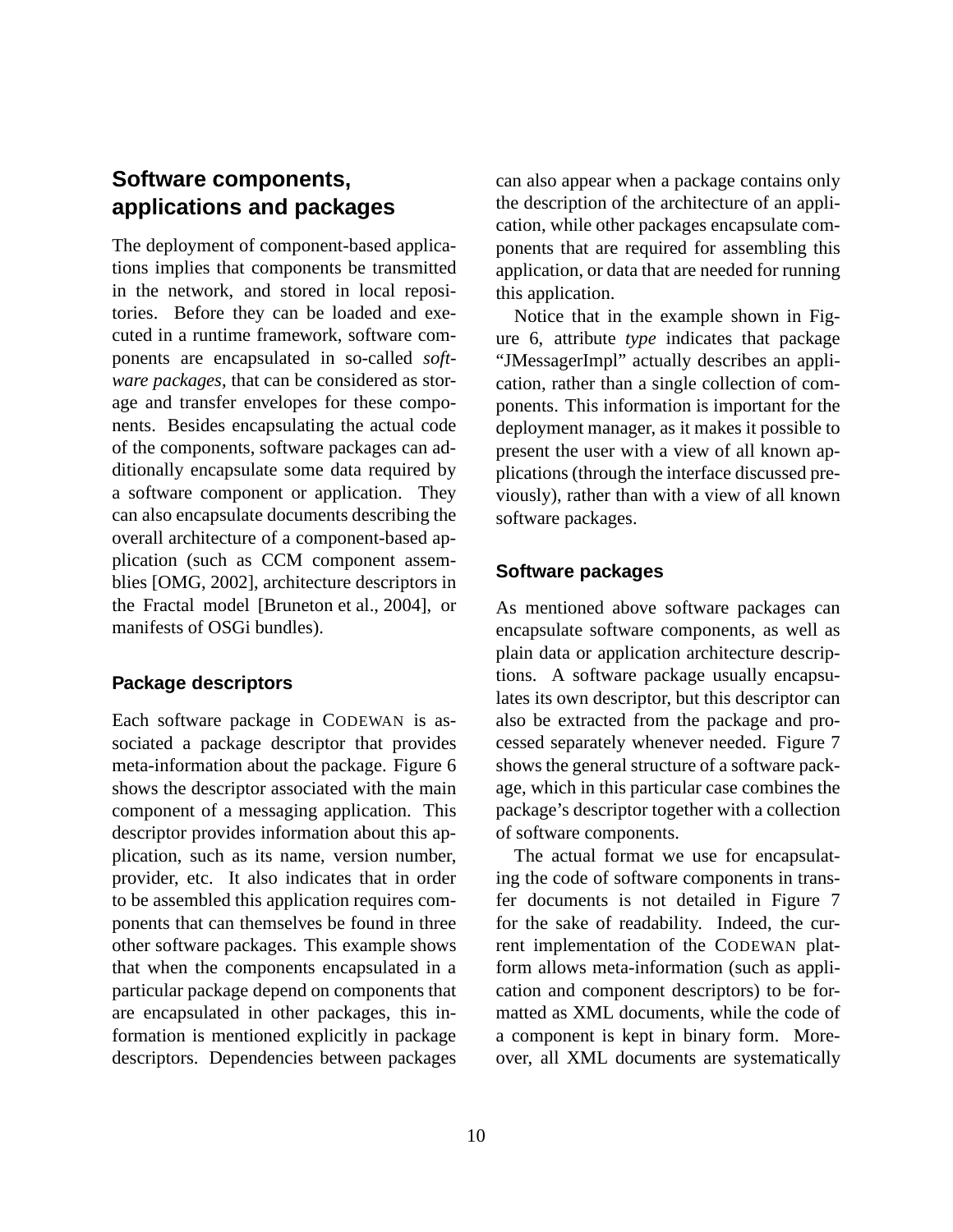```
<package-descriptor>
  <general-information
    type="application"
    name="JMessagerImpl"
    version="1.3"provider="Laboratoire Valoria"
    category="communication/messaging"
    summary="JMessager is a P2P messager"/>
  <dependencies>
   <required-package
    name="JMessengerUI" version="1.2"/>
   <required-package
    name="P2PAsyncDissemination"/>
   <optional-package
     name="AddressBook" version="2.0"/>
   </dependencies>
</package-descriptor>
```
Figure 6: Example of a package descriptor

```
<software-package>
   <package-escriptor>
     \sim 100 km ^{-1}</package-descriptor>
   <software-component> ... </software-component>
   <software-component> ... </software-component>
</software-package>
```
Figure 7: Example of a software package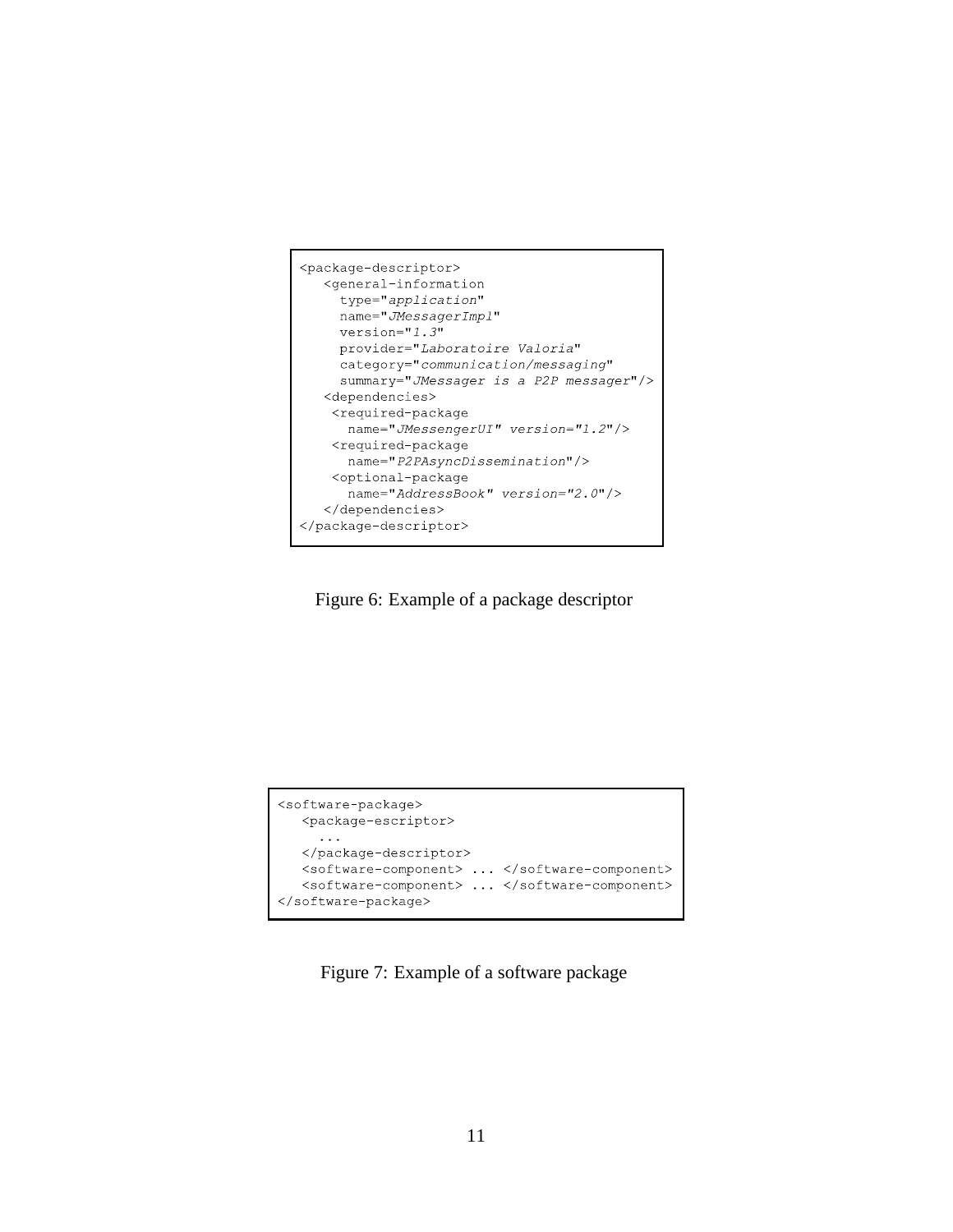compressed using the LZ77 algorithm, as defined in [Ziv and Lempel, 1978]. This approach compensates for the verbosity of XML structures, since most descriptors in CODE-WAN can be compressed with an average 12:1 compression ratio.

### **Communication protocol between deployment managers**

Interaction between the deployment managers running on neighbor devices relies on a protocol that is inspired from the socalled Autonomous Gossiping (A/G) algorithm [Datta et al., 2004], which itself fits in the general model of epidemic routing, as proposed in [Vahdat and Becker, 2000]: transient contacts between mobile devices are exploited opportunistically by the deployment managers to exchange application descriptors and software packages according to each manager's needs. Indeed, for each application it has been ordered to install locally, a deployment manager maintains a list of the software packages it is missing, and must thus obtain from other devices (some kind of a "shopping list", actually).

Periodically, each deployment manager broadcasts an announcement in order to inform its neighbors (if any) about its identity and about its current "shopping lists" (one list for each application whose installation is in progress). This announcement can optionally include a catalog of descriptor and package identifiers, as explained below.

By sending an announcement periodically, a deployment manager informs its neighbors about its presence and about the software packages it is interested in. Conversely, by

receiving similar announcements a deployment manager discovers its neighbors, and learns about the packages they are looking for. By matching its neighbors' "shopping lists" against the packages it maintains in its local repository, a deployment manager can identify packages that might be of interest to them. It can thus build a catalog containing the identifiers of these packages, and incorporate this catalog in its next announcement.

In the current implementation of our protocol, the identifiers of the application descriptors available in the local repository are also systematically included in the catalog. Thus, each deployment manager systematically proposes to provide its neighbors with the descriptors of applications they may have never heard about. This approach allows application descriptors to disseminate rapidly in the network by being passed from deployment manager to deployment manager, while packages are only passed selectively to the deployment managers that need them. As the size of a package can be relatively large, this behavior is much more frugal in terms of network load than the one based only on package transmissions.

Note that a deployment manager that discovers that it owns one or several packages a neighbor is looking for does not send this package immediately to this neighbor. Indeed, when a deployment manager broadcasts an announcement indicating that it is looking for a particular package, several of its neighbors might be able to provide this package. In order to prevent that these neighbors all send the same package simultaneously, the protocol we designed is defined in such a way that they can only *offer* to provide this package. The actual transmission of a package or application descriptor is only performed on demand.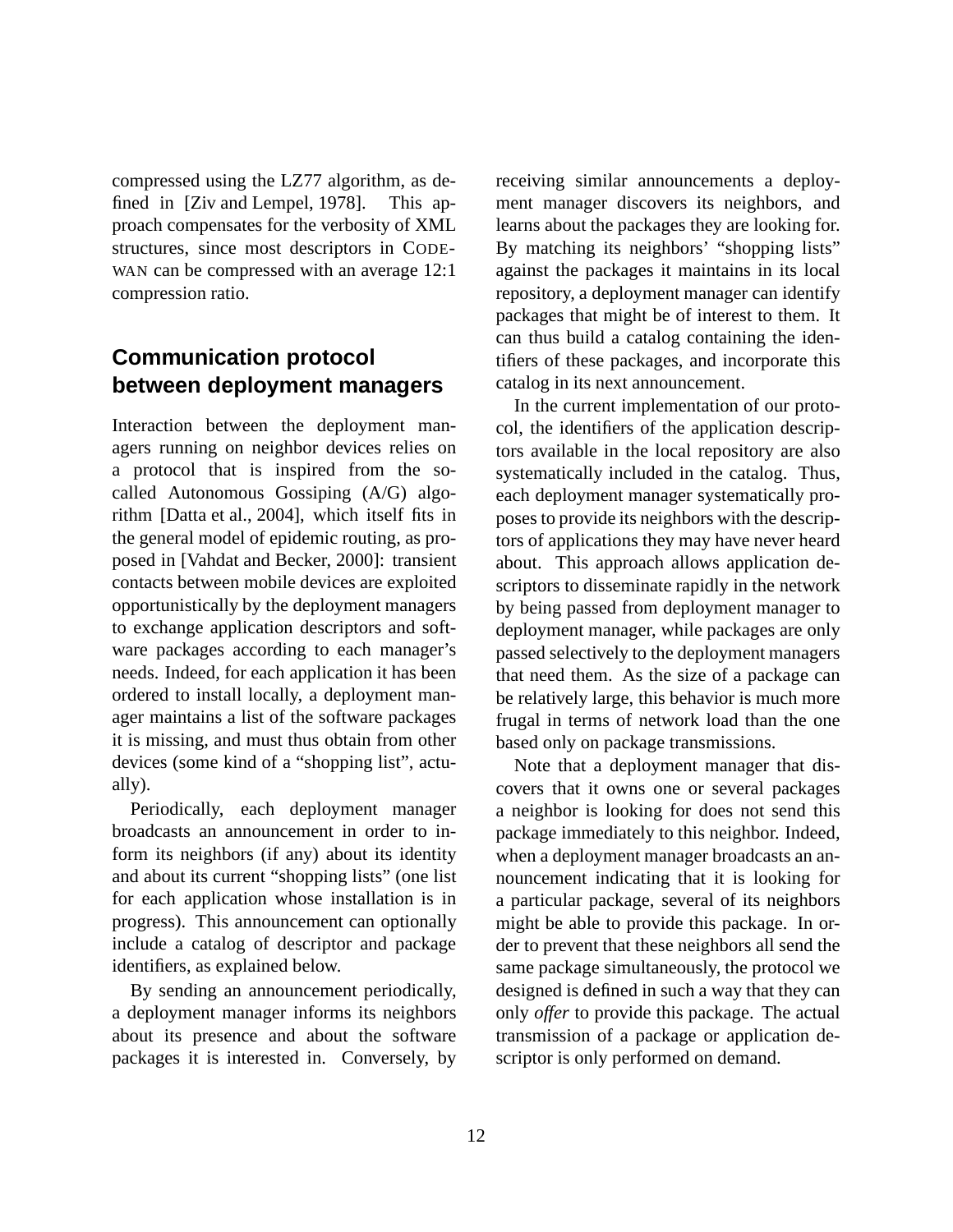Thus, upon receiving a catalog each deployment manager matches the identifiers it contains against its current "shopping lists" in order to identify packages that match at least one of these lists, that is, packages it is interested in. Additionally, it also parses the catalog in order to identify application descriptors that are not already available in its repository. If such elements (i.e. software packages or application descriptors) are identified, then a request for these elements is sent to the announcer, which complies by broadcasting the required elements. Again, note that a deployment manager may sometimes discover that an element it is missing can be provided by several of its neighbors. In that case this deployment manager is only allowed to request the desired element from one neighbor. If that neighbor fails to provide the element, then the requestor will get another chance of obtaining this element from another neighbor after the next round of periodic announcements. Note also that when a deployment manager is requested to provide an element, this element is broadcast on the radio channel, rather than being sent only to the requestor in unicast mode. Thus, when several neighbors of the sender are interested in the same element, they can all be satisfied by a single broadcast, rather than by a sequence of unicast transmissions.

Finally, when a deployment manager receives an element it has requested, this element is put in the local repository so it can later be proposed to other deployment managers encountered while moving in the network.

### **Major steps of an application's deployment**

#### **Learning about new applications**

At any time the deployment manager running on a mobile device maintains in the local repository a collection of application descriptors. Some of these descriptors correspond to applications that are not installable yet, meaning that some of the packages required for assembling these applications are not available locally. The deployment manager can thus be "aware of" the existence of an application, even though this application is not installed locally.

As explained in the former section, a deployment manager learns about new applications by continuously collecting application descriptors from neighbor hosts, while providing its neighbors with the descriptors it already maintains in its repository. Neighboring deployment managers therefore continuously inform each other about the applications they are aware of.

### **Initiation of a new application deployment**

In order to initiate the deployment of a new application on a mobile device, the user can rely on the interface of the deployment manager, and select with this interface an application that is not installed yet. This scenario however implies that the local deployment manager must already be "aware" of the existence of this application.

Alternatively the user who knows about an application the deployment manager itself has never heard about can specify explicitly the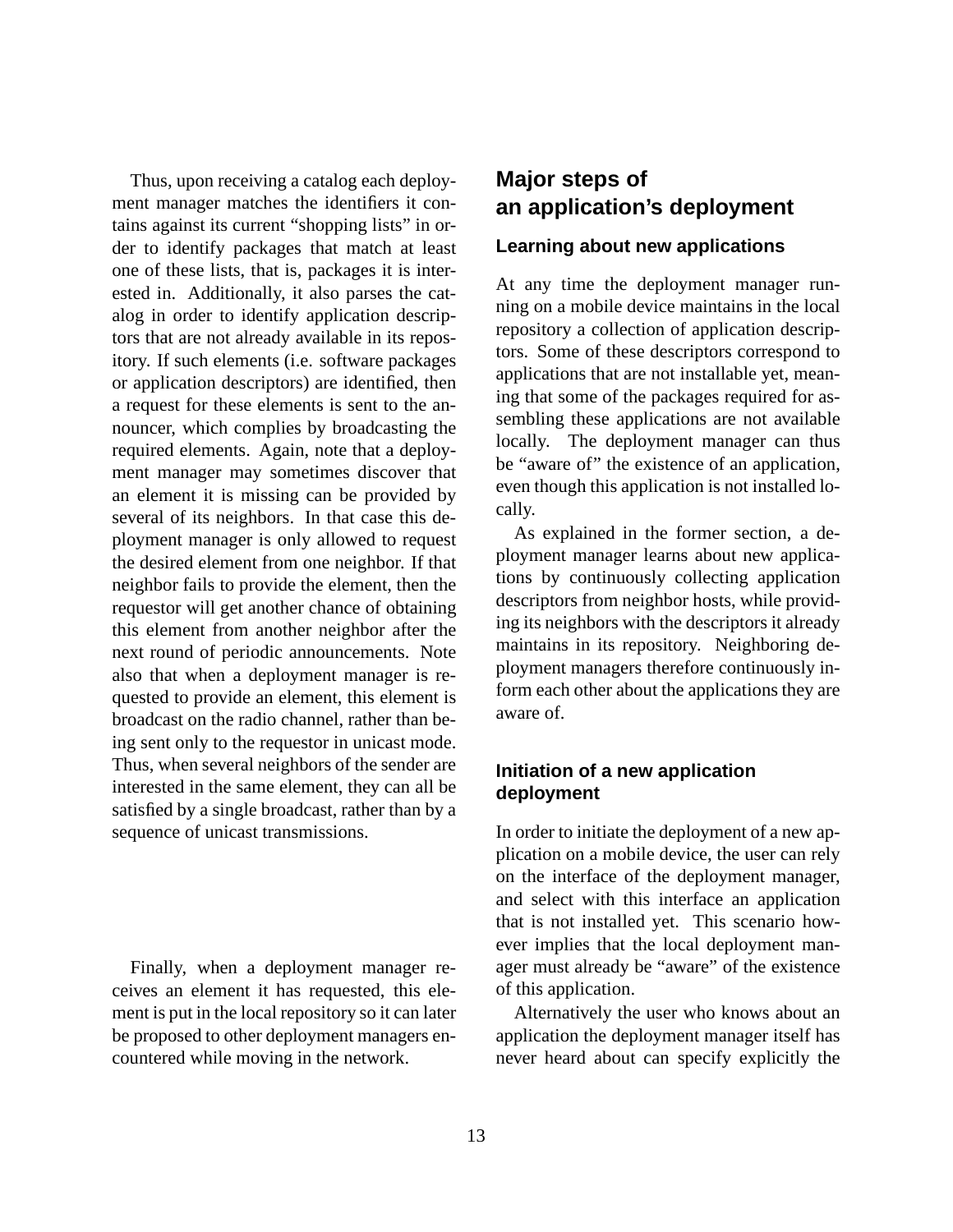name of this application, in which case the first task of the deployment manager will be to look for this application's descriptor in the neighborhood.

#### **Identification of missing packages**

Once the descriptor of the desired application is available, the deployment manager can examine the dependencies described in this descriptor in order to determine what other packages are needed for assembling this application.

Remember that several applications may be assembled out of the same set of components. The packages needed to assemble a new application may thus be already available locally, as they may have been collected before in order to assemble and start another application. In fact, when determining what packages are needed for assembling an application the deployment manager may actually discover that all these packages are already present in the local repository. In such a case the deployment of the application can be considered as complete.

In most cases, though, when the user asks for the deployment of a new application the deployment manager is likely to discover that a number of required packages are missing in the local repository. As mentioned before each application whose deployment is in progress is associated a list of missing packages (the so-called "shopping list). Whenever packages required to deploy a given application are identified as missing packages, their identity is appended to the corresponding "shopping list". The protocol described in the former section ensures that packages identified in a host's "shopping lists" are collected opportunistically as this host meets other hosts while moving in the network.

#### **Processing newly received packages**

Whenever the deployment manager receives an element (package or application descriptor) it has requested from a neighbor host, this element is stored in the local repository. Besides, if this element is indeed a software package, then its name is removed from the local "shopping lists". In that case the descriptor of the package must also be analyzed in order to determine if this package depends on other packages that are not available locally. If so, then these packages must also be considered as requested packages, and their names be appended to the deployment manager's "shopping lists".

#### **Completion of an application's deployment**

The deployment of an application is complete when the corresponding "shopping list" is empty, which means that all the packages required for assembling this application have been collected and are now available in the local repository. The application can then be considered as installable, and be presented as such to the user through the user interface.

The user can also decide to cancel the deployment of a particular application at any time. In that case the "shopping list" maintained by the deployment manager for this application is discarded, and the packages that have already been collected and stored in the local repository are marked as unused (unless they are indeed used by another locally installed application, and unless their names ap-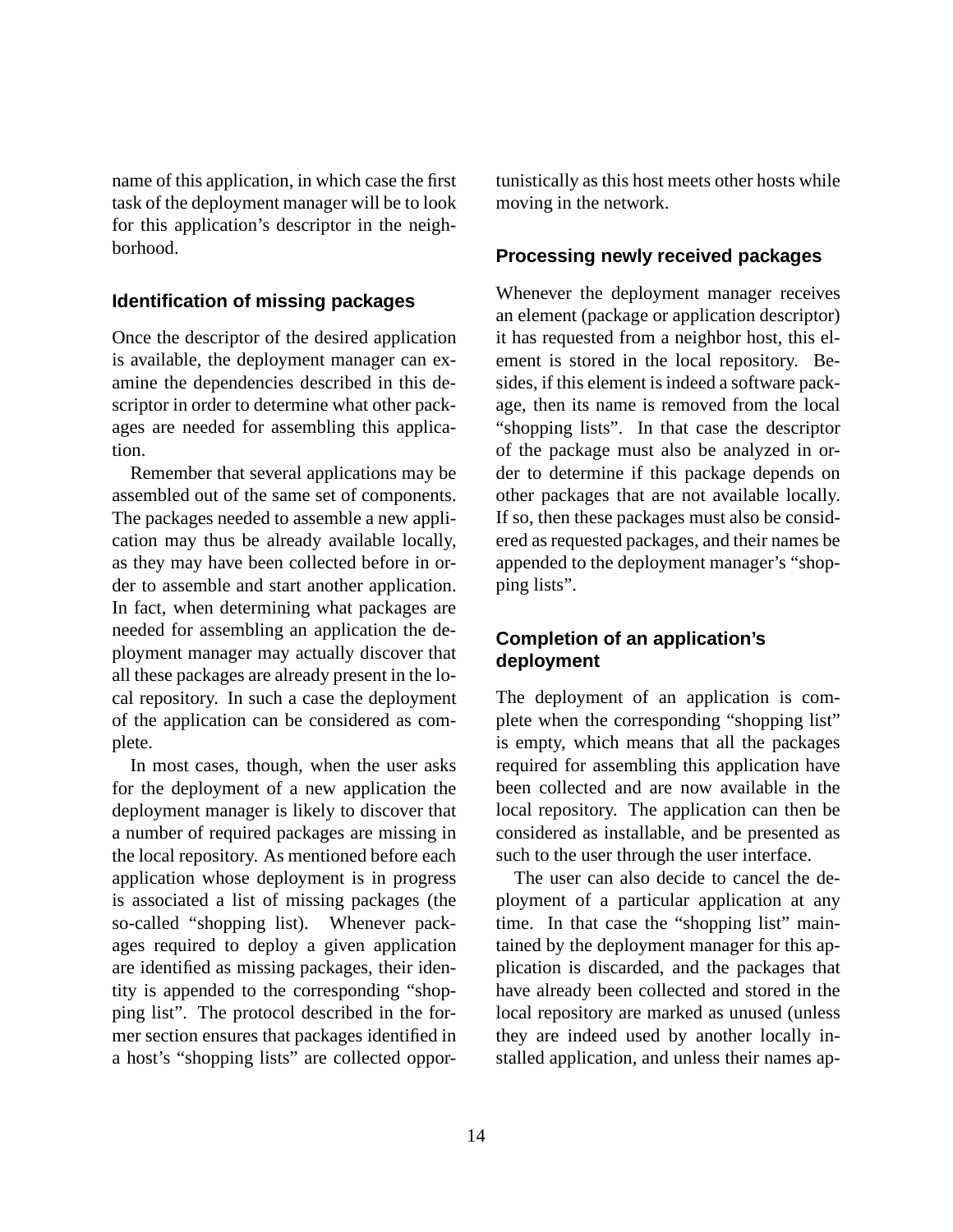pear in another local "shopping list"). Since mobile devices are usually resource-limited, the capacity of the repository is limited. Unused packages can however be maintained by the deployment manager in the local repository as long as there remains enough space to receive and store other desired packages. Otherwise the deployment manager is entitled to remove unused packages whenever there is a need to free storage space in the repository.

# **EVALUATION**

The model we propose for cooperative software deployment on mobile devices is inherently a probabilistic one. Indeed, when a user requests that a given application be deployed on a mobile device, there is no absolute guarantee that the deployment manager on this device will ever manage to collect the required packages. It is worth mentioning that this lack of guarantee is a consequence of the characteristics inherent to disconnected MANETs, rather than a limitation of the model itself. However the model can be adapted in order to account for these constraints. For example, in order to increase the chance that the requests of the user can be satisfied, the deployment manager in the CODEWAN platform was designed so as to exhibit a persistent behavior. Whenever it cannot obtain a number of packages from its current set of neighbors, the deployment manager simply persists and tries to obtain these packages later, after its neighborhood has changed. Device mobility and volatility thus become advantages in this process, as the neighborhood of a device is not limited to a fixed set of neighbors.

It is obviously interesting to evaluate how

our model for opportunistic software deployment can perform in realistic conditions. Indeed, the CODEWAN platform has been fully implemented in Java, and it can run on any kind of mobile device featuring a Wi-Fi interface. Small-scale experiments have been conducted using up to a dozen of mobiles devices (laptops and PDAs). However the scalability of our model for software deployment can hardly be confirmed using only a few mobile devices. CODEWAN was therefore implemented in such a way that it can also interface with the MADHOC simulator, which makes it possible to simulate mobile ad hoc networks involving hundreds of mobile devices [Hogie et al., 2006]. Based on this combination we run a number of simulations in order to observe how software deployment relying on opportunistic contacts between mobile devices can perform in medium to large-scale scenarios. In this section we present some of the results we obtained.

#### **Simulation parameters**

We consider a simulation scenario in which a population of 120 users move in and between a set of four buildings, as shown in Figure 1. These buildings are located within a 120 m  $\times$  90 m area. Each user is assumed to carry a laptop running CODEWAN, and equipped with an IEEE 802.11 (Wi-Fi) interface.

The mobility of users—and therefore that of the mobile hosts they are carrying—is simulated using a variant of the random waypoint model: a user can remain motionless for a while, afterwards he/she begins to walk towards a set destination, which is selected randomly in any one of the buildings in the simu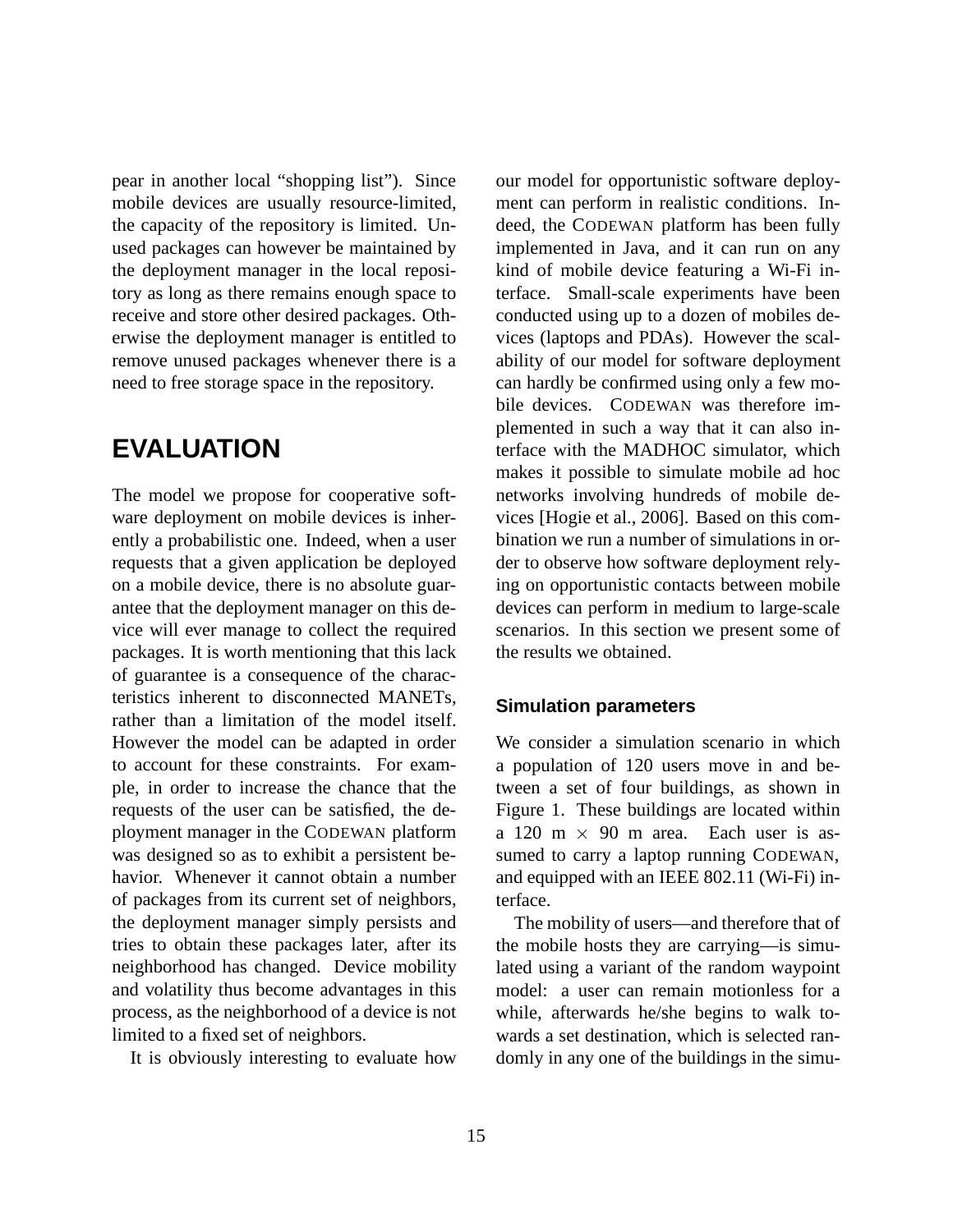lation area.

In the simulation runs whose results are discussed below, we used the following mobility parameters: users are assumed to walk at speeds varying between 0.5 m/s and 2 m/s; a stay between two consecutive moves can last between 30 seconds and 3 minutes; and the amount of intra-building mobility is set to 40 % (against 60 % for inter-building mobility). Wi-Fi interfaces are assumed to have an omni-directional transmission range of 20 meters when used indoor, and 60 meters when used outdoor.

The gossiping protocol that allows neighbor deployment managers to get aware about each other and exchange descriptors and components can be adjusted by setting two parameters. The first parameter is the period with which the CODEWAN platform broadcasts an announcement. The second parameter is the maximum number of hops used in temporaneous message forwarding, which allows a mobile host to use multi-hop transmissions to reach other hosts that belong to the same connectivity island as itself. In the scenario whose results are presented below the period was set to 15 seconds, and the number of hops was set to 5 hops.

#### **Software deployment scenario**

In this scenario we focus on the deployment of a single application whose installation requires four software components. At the beginning of the simulation run, only one laptop owns a copy of the descriptor of this application. Besides, two copies of each component required for assembling this application are already stored in the local repositories of other laptops (although each of these laptops only owns one of these components).

Our first objective is to observe how long it takes for the descriptor of the application to disseminate in the whole network. In other words, we wish to evaluate the time required for the deployment manager running on each laptop to learn about a new application. Second, once all laptops have learned about the existence of the application we will assume that one or several users carrying these laptops decide to install this application locally. We will then observe how long it takes for the deployment managers running on these users' laptops to collect the required components while moving in the network.

#### **Simulation results**

Figure 8 shows the time it takes for the descriptor of a new application to disseminate network-wide. This figure was obtained by running 200 simulation runs with different seeds in the mobility algorithm, and different placements of the original application's descriptor. We measured the time required for this descriptor to reach each mobile host involved in the simulation, and calculated the average curve based on all measured values (hence the smooth aspect of the curve in Fig. 8). It can be observed that information about a new application can disseminate quite rapidly in a scenario such as that considered in this example. Indeed, once the descriptor of a new application appears somewhere in the network, about 90 % of the deployment managers running on mobile hosts are informed about this new application in less than 10 minutes, and 100 % deployment managers are aware of this application after 20 minutes. Of course these figures would be different with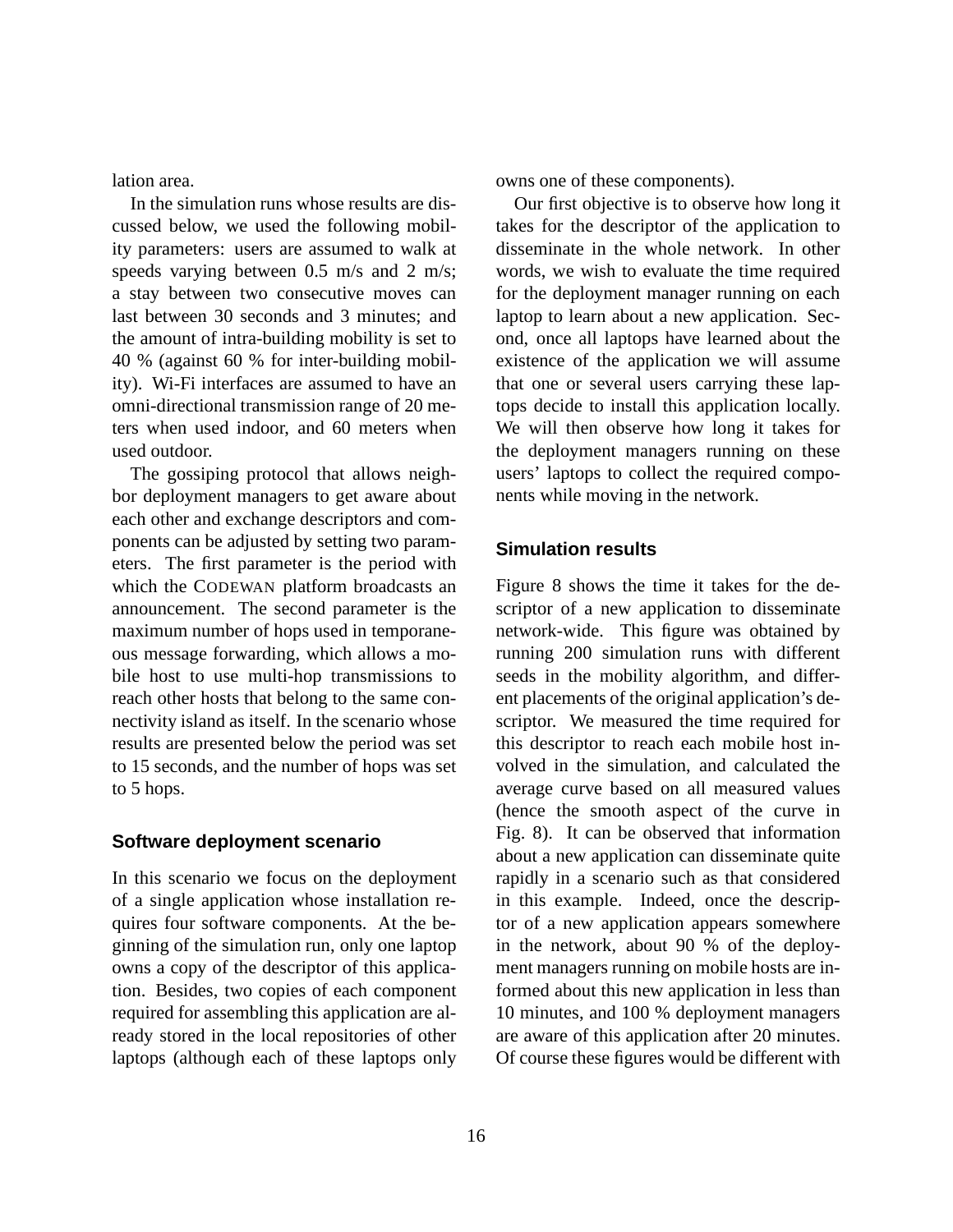a smaller or greater number of mobile devices involved in the network, or if these devices moved slower or faster, as this would have an impact on the time required for a descriptor to be carried between two buildings, for example. In any case this figure confirms that a number of laptops carried by users moving in a campus-like environment can collaborate to rapidly disseminate new information regarding a component-based application.

Once a deployment manager has learned about a new application by receiving its descriptor, information about this application can be presented to the user, which in turn can order the deployment manager to install this application locally. Let us consider again the application whose descriptor has just been disseminated in the network, and assume that a number of users decide that they would like to use this application on their laptop. Figure 9 shows the average time it takes for a deployment manager, once it has been ordered to install the application locally, to collect the four components that constitute this application. Remember that at the beginning of the simulation we assume that these components are already stored in some laptops' local repositories, and that there actually already exists two copies of each component in the network. In Fig. 9 it can be observed that when a single user is interested in the application considered (meaning the deployment manager running on its laptop must meet successively at least one laptop carrying each of the four required components), this user has to wait about 3 hours until the installation is complete and he/she can start using the application. However, when four users are interested in the same application and decide to install it on their laptop, the whole installation process takes about 70

minutes for each user. This is because whenever a deployment manager obtains a component it is missing, it becomes a carrier for this component and can therefore help in the dissemination of this component. Of course the installation process of the application considered in this scenario would be even faster if a larger number of users —and possibly all of them— decided to install this application on their laptop. Indeed, with this opportunistic deployment process relying on peer-to-peer interactions between deployment managers, the greater the popularity of a software component, the easier it is for a deployment manager to find a copy of this component, and therefore the faster the installation of applications relying on this component.

# **RELATED WORK**

A number of protocols have been designed over the last decade in order to support communications in disconnected or partially connected MANETs. Good surveys of works conducted along this line can notably be found in [Zhang, 2006] and [Pelusi et al., 2006]. Indeed, most of these works actually aim at supporting destinationdriven message forwarding, using either context-based [Leontiadis and Mascolo, 2007, Musolesi and Mascolo, 2009, Musolesi, 2004], geographicbased [Leontiadis and Mascolo, 2007], probabilistic [Lindgren et al., 2004] or history-based [Boldrini et al., 2007] heuristics to improve message delivery while reducing the network load. They therefore mainly focus

on communication issues, and do not especially consider the problems inherent to the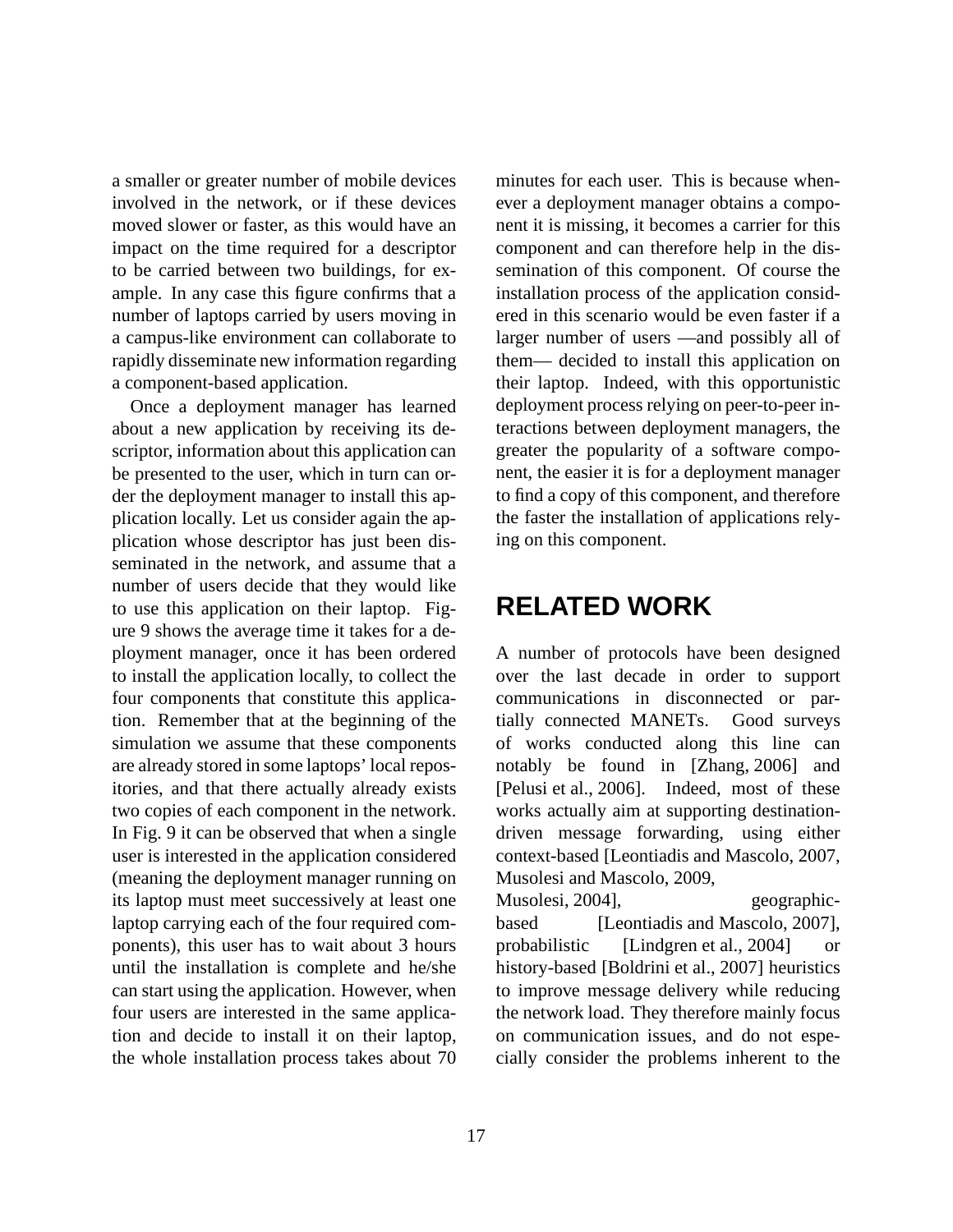

Figure 8: Average time required for a new application's descriptor to disseminate network-wide.



Figure 9: Time required for a deployment manager to collect the four components required for application installation depending on the number of users (and deployment managers) interested by these components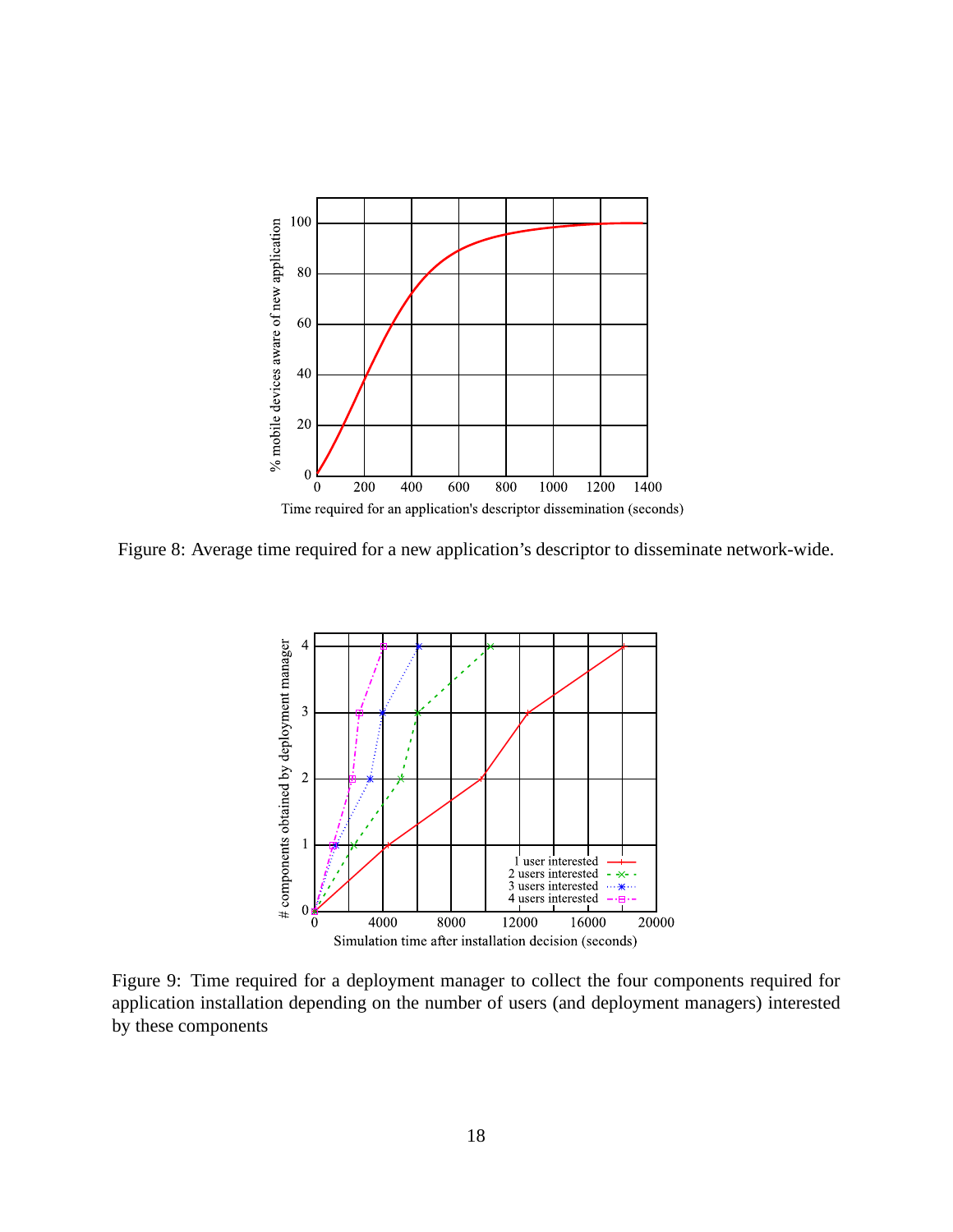deployment of component-based applications in disconnected MANETs.

These specific problems have however been addressed in many projects and following different lines in the past few years. For example Java Web Start [Sun Microsystems, 2004] supports the deployment and the update of Javabased application programs. It relies on a client-server model: a server (or a collection of servers in the case of Maven) maintains a repository where applications can be stored, and clients can download new applications or new versions of applications they have already downloaded—from this server. We believe that the client-server model is hardly applicable for deploying and updating software in an autonomous ad hoc network, although it usually performs satisfactorily in an infrastructure network. The approach we propose thus aims at achieving software deployment based on opportunistic peer-to-peer interactions between mobile devices, as we think that this approach is better suited to ad hoc networks.

Cooperative (or peer-to-peer) approaches to software deployment have been proposed in works related to SoftwareDock [Hall et al., 1999], [Gopalan and Znati, 2005] and OSGi [Frénot and Royon, 2005]. SoftwareDock is a framework for distributed software deployment that uses mobile agents to support the transfer of software applications. In [Frénot and Royon, 2005] it is proposed to organize nodes that participate in the deployment of software components as a hashkey-based peer-to-peer network. Both approaches are primarily meant to be applied in infrastructure networks, though, as the prime motivation is to allow load balancing and fault tolerance among the devices that provide the components. [Gopalan and Znati, 2005] proposes a novel peer-to-peer based approach for the deployment of applications and services in MANETs called POST. In POST, mobile nodes do not maintain routing information. Mobile devices are expected to register their mobility profile (their expected direction and speed of travel) and the objects they query and provide in the manager of the zone they are located in. The environment is organized in several zones identified respectively by a hashkey value. Distributed hashtables are used to store and to retrieve data information. The hash identifiers are used by the routing protocol while downloading or deploying applications in order to limit network flooding.

Closer to our work, SATIN proposes to deploy component-based, selforganized systems on mobile devices [ZACHARIADIS ET AL., 2004]. It supports the storage and the execution of components on a device, as well as component advertisement, discovery and transfer between distinct devices. Little is said in [ZACHARIADIS ET AL., 2004] about the patterns of interactions between these devices, though, or about the role—if any—of the devices' owners. The example described in the paper actually suggests that the SATIN middleware adopts a greedy behavior, and that each mobile device tries to collect any component it can discover in the network. In contrast the CODEWAN platform is more "user-oriented", as the owner of a device (or the administrator of a collection of devices) is expected to specify what applications—and consequently what components—should be deployed locally. Another major difference between SATIN and CODEWAN is that SATIN implements its own component model, while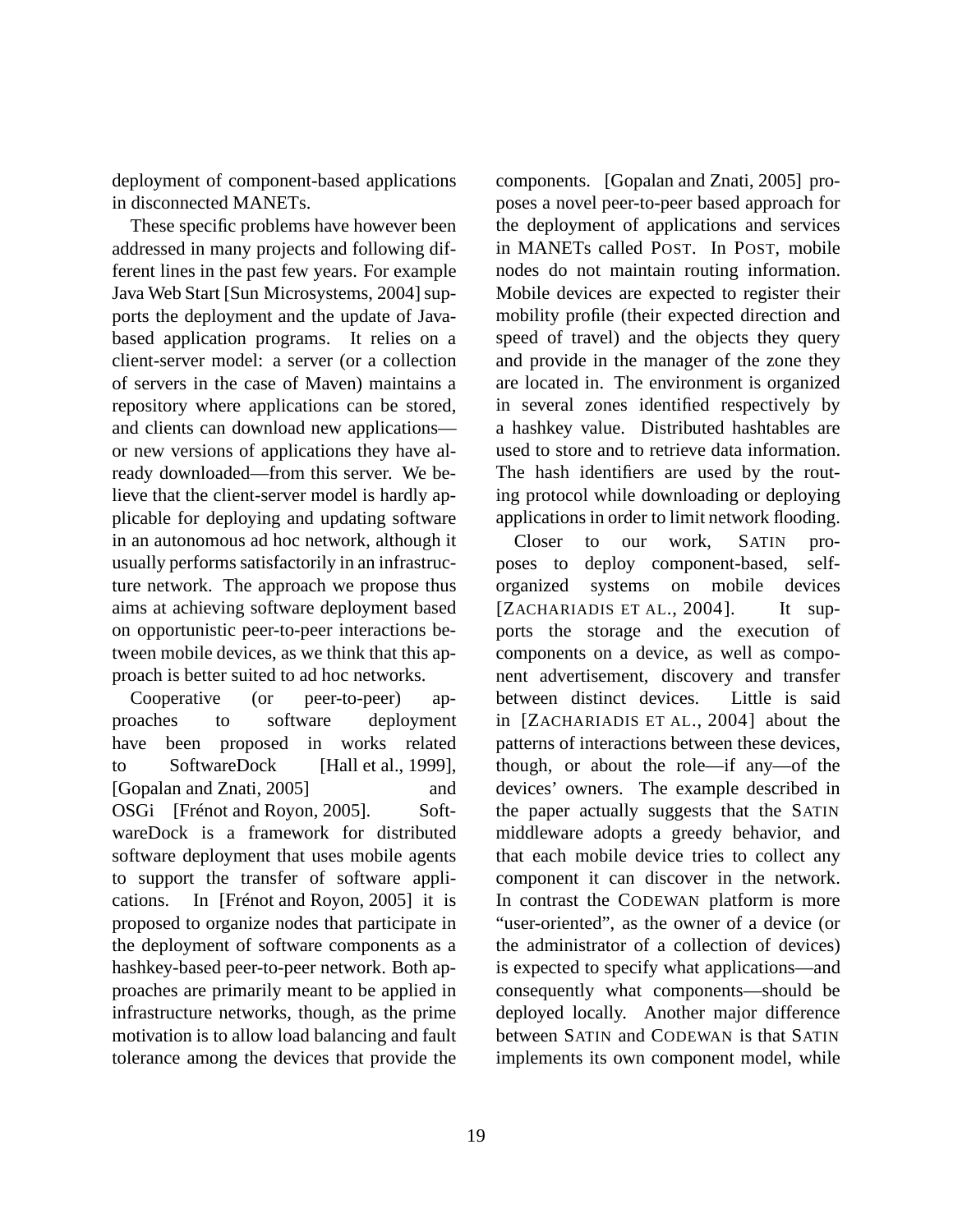CODEWAN is rather meant to support the dissemination of any kind of components (provided they can be stored and transported in packages) in an ad hoc network.

# **CONCLUSION AND FUTURE WORK**

In this paper we presented the CODEWAN platform, which is dedicated to the deployment of component-based software applications on mobile devices participating in a disconnected MANET. CODEWAN implements a peer-topeer, cooperative model for software deployment. With this model, each mobile device maintains a local repository that can accommodate a number of software components. The components stored in this repository are available for the execution layer of the platform. Neighboring devices exchange copies of the software components they own based on an opportunistic interaction scheme. A communication layer implements the underlying necessary unicast and broadcast primitives that are the basis of the interactions with neighboring devices. This implementation provides an efficient multi-hop neighborhood.

The CODEWAN platform was implemented in Java and is now fully operational. Simulation runs show that the overall performance of the platform is satisfactory. Our future work mainly aims at augmenting the platform's functionality, regarding namely the adaptiveness of the platform and its security.

Indeed, in the current implementation of the CODEWAN platform, the deployment manager running on a mobile device must be configured manually by the user of this device.

For example, the user is responsible for setting the appropriate periods for broadcast announcements, or the number of hops defining the neighborhood. The user must likewise determine how much storage space must be assigned to the local repository. Future work will notably focus on the development of a strategy manager capable of adjusting the behavior of a deployment manager transparently and continuously on behalf of the user. For example the periods for announcing local packages and requesting new packages could be adjusted dynamically based on the mobility of a device, on observations of its neighborhood, or on internal events (such as the local device being suspended or resumed).

The approach we propose for deploying software applications on mobile devices relies on the assumption that the owners of these devices may find it convenient to share software components with each other using ad hoc communication. This approach obviously raises a number of legitimate concerns regarding security, as the owner of a mobile device may for example be reluctant to run on this device pieces of software obtained from unidentified sources. We believe that this problem may be solved satisfactorily by using digital signatures so as to ascertain the origin of a software component, as well as ciphering in order to limit the use of a given component to a particular community of users.

**Acknowledgement:** This work is supported by the French Agence Nationale de la Recherche under contract ANR-05-SSIA-0002-01.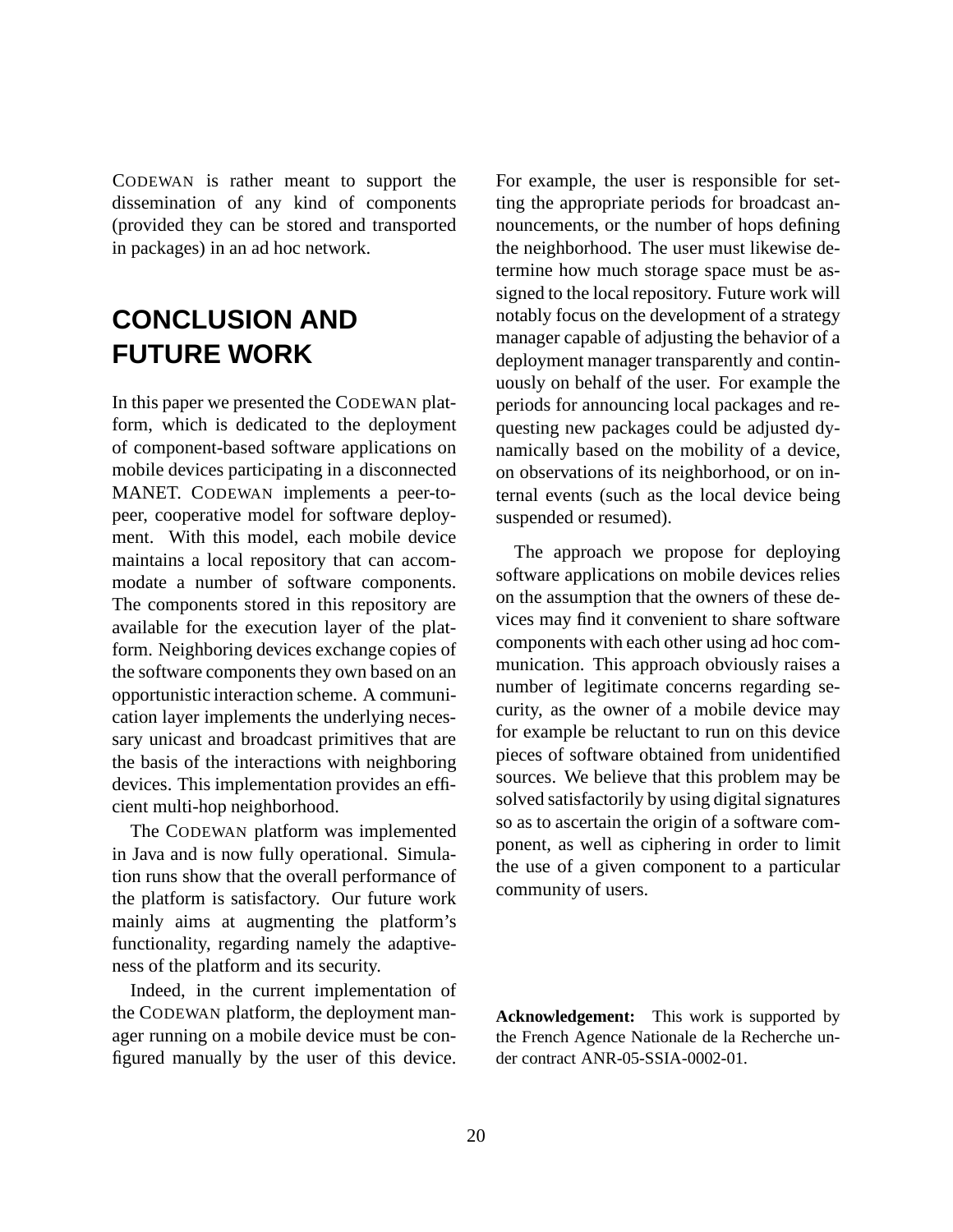### **References**

- [Boldrini et al., 2007] Boldrini, C., Conti, M., Iacopini, I., and Passarella, A. (2007). Hi-BOp: a History Based Routing Protocol for Opportunistic Networks. In *International Symposium on a World of Wireless, Mobile and Multimedia Networks*, pages 1–12. IEEE CS Press.
- [Bruneton et al., 2004] Bruneton, É., Coupaye, T., Leclercq, M., Quéma, V., and Stefani, J.-B. (2004). An Open Component Model and Its Support in Java. In *International Symposium on Component-Based Software Engineering*, pages 7–22. Springer.
- [Carzaniga et al., 1998] Carzaniga, A., Fuggetta, A., Hall, R. S., Heimbigner, D., van der Hoek, A., and Wolf, A. L. (1998). A Characterization Framework for Software Deployment Technologies. Technical Report CU-CS-857-98, Dept. of Computer Science, University of Colorado.
- [Clausen and Jacquet, 2003] Clausen, T. and Jacquet, P. (2003). Optimized Link-State Routing Protocol (OLSR). IETF, RFC 3626.
- [Datta et al., 2004] Datta, A., Quarteroni, S., and Aberer, K. (2004). Autonomous Gossiping: a Self-Organizing Epidemic Algorithm for Selective Information Dissemination in Mobile Ad-Hoc Networks. In *International Conference on Semantics of a Networked World*, number 3226 in LNCS, pages 126–143.
- [Frénot and Royon, 2005] Frénot, S. and Royon, Y. (2005). Component Deployment

Using a Peer-To-Peer Overlay. In *Working Conference on Component Deployment*, volume 3798 of *LNCS*, pages 32–35. Springer.

- [Gopalan and Znati, 2005] Gopalan, A. and Znati, T. (2005). POST: A Peer-to-Peer Overlay Structure for Service and Application Deployment in MANETs. In *International Conference on Mobile Ad-hoc and Sensor Networks*, volume 3794 of *LNCS*, pages 1006–1015. Springer.
- [Haillot and Guidec, 2008] Haillot, J. and Guidec, F. (2008). A Protocol for Content-Based Communication in Disconnected Mobile Ad Hoc Networks. In *International Conference on Advanced Information Networking and Applications*, pages 188–195. IEEE CS Press.
- [Hall et al., 1999] Hall, R. S., Heimbigner, D., and Wolf, A. L. (1999). A cooperative approach to support software deployment using the software dock. In *International Conference on Software Engineering*, pages 174–183.
- [Hoareau and Mahéo, 2008] Hoareau, D. and Mahéo, Y. (2008). Middleware Support for Ubiquitous Software Components. *Personal and Ubiquitous Computing (PUC)*, 12(2):167–178.
- [Hogie et al., 2006] Hogie, L., Guinand, F., Danoy, G., Bouvry, P., and Alba, E. (2006). Simulating Realistic Mobility Models for Large Heterogeneous MANETs. In *International Symposium on Modeling, Analysis and Simulation of Wireless and Mobile Systems*, pages 2–6. ACM Press.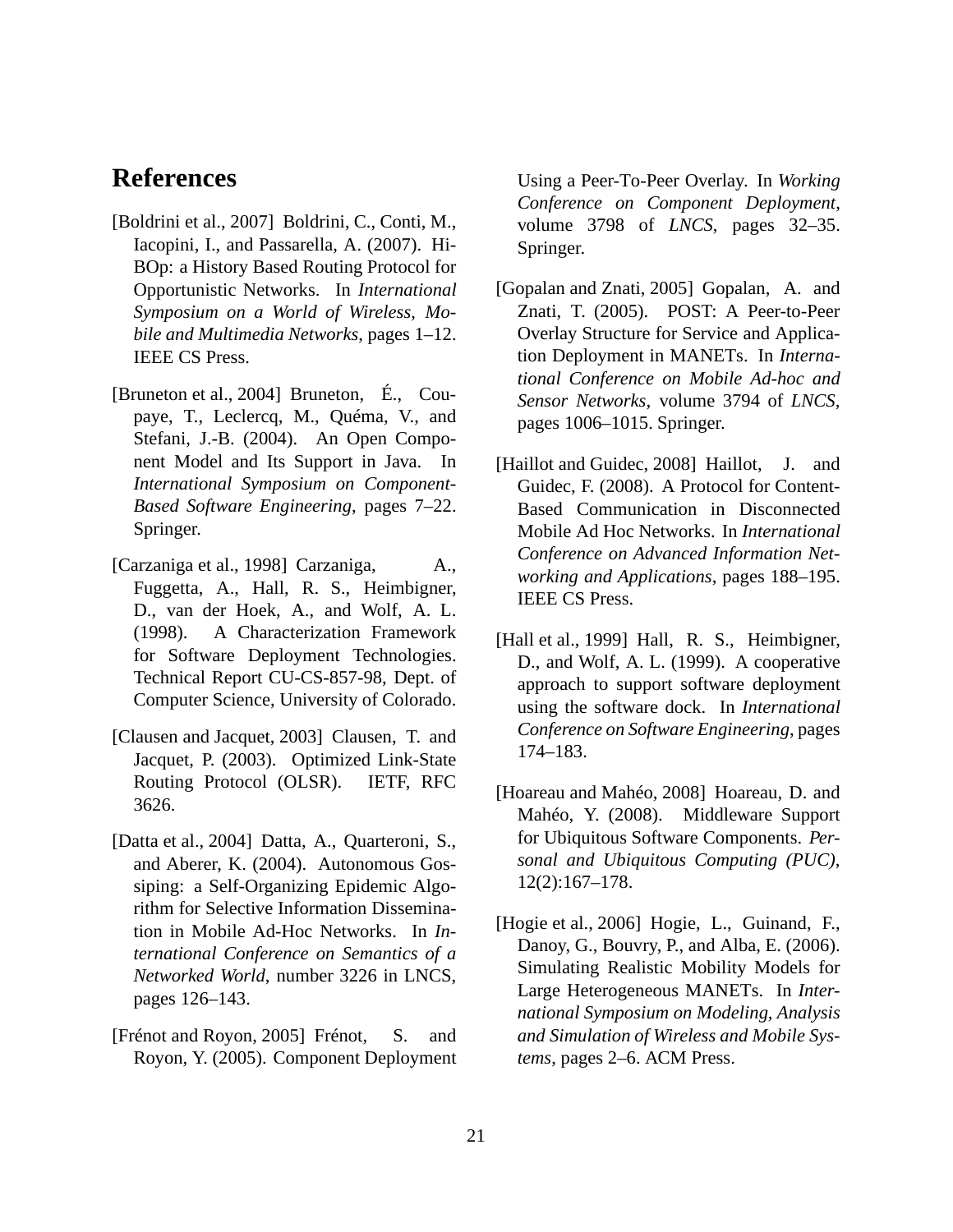- [Le Sommer and Guidec, 2002] Le Sommer, N. and Guidec, F. (2002). JAMUS: Java Accommodation of Mobile Untrusted Software. In *Nord EurOpen/Usenix Conference*, pages 38–48. Multiprint.
- [Leontiadis and Mascolo, 2007] Leontiadis, I. and Mascolo, C. (2007). GeOpps: Geographical Opportunistic Routing for Vehicular Networks. In *Workshop on Autonomic and Opportunistic Communications*, pages 1–6. IEEE CS Press.
- [Lestideau et al., 2002] Lestideau, V., Belkhatir, N., and Cunin, P.-Y. (2002). Towards automated software component configuration and deployment. In *Process Support for Distributed Team-based Software Development Workshop*.
- [Lindgren et al., 2004] Lindgren, A., Doria, A., and Schelen, O. (2004). Probabilistic Routing in Intermittently Connected Networks. In *International Workshop on Service Assurance with Partial and Intermittent Resources*, volume 3126 of *LNCS*, pages 239–254. Springer.
- [Muchow, 2002] Muchow, J. (2002). *Core J2ME Technology*. Prentice Hall.
- [Musolesi, 2004] Musolesi, M. (2004). Designing a Context-Aware Middleware for Asynchronous Communication in Mobile Ad Hoc Environments. In *Middleware Doctoral Symposium*, pages 304–308. ACM Press.
- [Musolesi and Mascolo, 2009] Musolesi, M. and Mascolo, C. (2009). CAR: Context-Aware Adaptive Routing for Delay Toler-

ant Mobile Networks. *IEEE Transactions on Mobile Computing*, 8(2):246–260.

- [OMG, 2002] OMG (2002). Corba components, version 3.0.
- [Parrend and Frénot, 2007] Parrend, P. and Frénot, S. (2007). Supporting the Secure Deployment of OSGi Bundles. In *Workshop on Adaptive and DependAble Missionand bUsiness-critical mobile Systems*.
- [Pelusi et al., 2006] Pelusi, L., Passarella, A., and Conti, M. (2006). Opportunistic Networking: Data Forwarding in Disconnected Mobile Ad Hoc Networks. *IEEE Communications Magazine*, 4(11):134–141.
- [Perkins, 2001] Perkins, C. (2001). *Ad Hoc Networking*. Addison-Wesley.
- [Qayyum et al., 2002] Qayyum, A., Viennot, L., and Laouiti, A. (2002). Multipoint Relaying for Flooding Broadcast Messages in Mobile Wireless Networks. In *35th Annual Hawaii International Conference on System Sciences*, page 298. IEEE CS Press.
- [Sun Microsystems, 2004] Sun Microsystems (2004). Java Web Start 1.5.0 Documentation.
- [Szyperski, 1998] Szyperski, C. (1998). *Component Software: Beyond Object-Oriented Programming*. Addison-Wesley.
- [Vahdat and Becker, 2000] Vahdat, A. and Becker, D. (2000). Epidemic Routing for Partially-Connected Ad Hoc Networks. Technical Report CS-2000-06, UCSD.
- [Zachariadis et al., 2004] Zachariadis, S., Mascolo, C., and Emmerich, W. (2004).